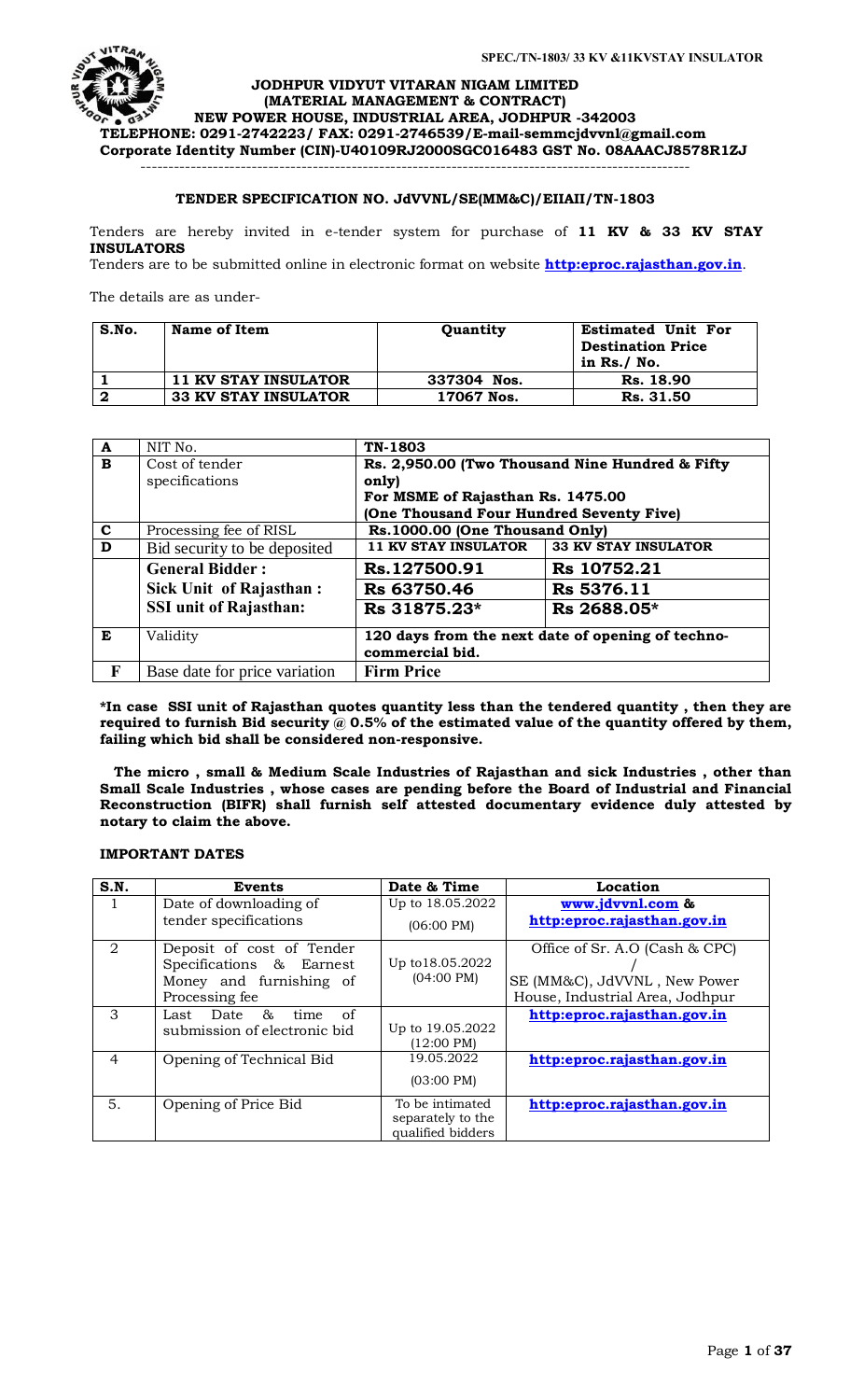| Section-I      | Instructions to bidders                                                                                                    | For e-Tendering                                                                         |
|----------------|----------------------------------------------------------------------------------------------------------------------------|-----------------------------------------------------------------------------------------|
| Section-II     | General Conditions of Contract                                                                                             |                                                                                         |
| Section-III    | <b>Technical Specification</b>                                                                                             |                                                                                         |
| Schedule-I     | Schedule of Requirement                                                                                                    |                                                                                         |
| Schedule-III   | Details of Standards                                                                                                       |                                                                                         |
| Schedule-III A | Pre Qualification Requirement (PQR)                                                                                        |                                                                                         |
| Schedule-III B | Performa for Bank Guarantee in lieu of Type Test                                                                           |                                                                                         |
| Schedule-IV    | <b>BOQ</b> (Price Schedule)                                                                                                | To be submitted on line                                                                 |
| Schedule-IVA   | Details of tendered quantity, quantity offered<br>along with justification with reference<br>to<br>qualifying Requirement. | The bidder is required to<br>justify quantity offered as<br>per qualifying requirement. |
| Schedule V     | Departure from Guaranteed Technical Particulars                                                                            |                                                                                         |
| Schedule VA    | Guaranteed Technical Particulars for 33KV stay<br>insulator                                                                |                                                                                         |
| Schedule VB    | Guaranteed Technical Particulars for 11KV stay<br>insulator                                                                |                                                                                         |
| Schedule VI A  | Departure from the requirement of Technical<br>Specification.                                                              |                                                                                         |
| Schedule VI B  | Departure from commercial terms & conditions of<br>specification                                                           |                                                                                         |
| Schedule VII   | List of Past Supplies                                                                                                      |                                                                                         |
| Schedule VII A | C.A. Certificate for Quantity Justification.                                                                               |                                                                                         |
| Schedule VIII  | Delivery schedule.                                                                                                         |                                                                                         |
| Schedule IX    | List of equipment & technical hands available<br>with the biding firm.                                                     |                                                                                         |
| Schedule X     | Format of Affidavit for Rajasthan MSME                                                                                     |                                                                                         |
| Schedule XI    | General Particulars about the bid in brief                                                                                 |                                                                                         |
| General        | Amendments in ITB & GCC and Addendum in ITB                                                                                |                                                                                         |
| Appendix-A     | Performa for Bank Guarantee in lieu of Bid Security                                                                        |                                                                                         |
| Appendix-B     | Declaration by the Bidder                                                                                                  | On Rajasthan Non-Judicial Stamp<br>Paper worth $Rs.100/- + Surcharge$<br>as per rules   |
| Annex.-I       | Under taking for C.A. Certificate                                                                                          |                                                                                         |
| Annex.- II     | <b>Bidder Details</b>                                                                                                      |                                                                                         |
| Annex.- III    | Code of integrity and conflict of interest                                                                                 |                                                                                         |

**INDEX**

1. Tender documents will be made available on e-Tendering portal [www.eproc.rajasthan.gov.in](http://www.eproc.rajasthan.gov.in/) The bidders, in their own interest are requested to read very carefully the tender document before submitting the bid only through online on website [www.eproc.rajasthan.gov.in](http://www.eproc.rajasthan.gov.in/) . The bidders can download bid up to 06:00 p.m. one day prior to schedule date of opening of respective bid mentioned above documents and submit their bids online up to 12:00 p.m. on schedule of respective bid mentioned above.

- 2. Eligible bidders should submit their bid well in advance instead of waiting till last date JdVVNL will not be responsible for non-submission of bids due to any website related problems.
- 3. The cost of Tender specification **Rs. 2950/-** (Non-Refundable) to be paid by Demand Draft in Favour of the Sr. Accounts officer(Cash & CPC), JdVVNL, Jodhpur and tender processing fees Rs. **1000/-** shall be payable by demand draft in favour of The Managing Director RISL, Jaipur ( Non- Refundable). The bidders are required to deposit all these payments in the office of the SE(MM&C), JdVVNL, Jodhpur up to 4.00 PM one day prior to date of tendering otherwise their bids are liable to be rejected.
- 4. The Bid Security amount (as applicable) to be paid by demand draft/banker's cheque in favour of SR.AO(CASH & CPC), JDVVNL, Jodhpur (Payable at jodhpur) 342003 **up to 4.00 p.m upto one WORKING day prior to schedule date of opening** of respective bid or Bank guarantee, in specified format, of a scheduled bank in favour of superintending Engineer (MM&C), JDVVNL, Jodhpur

**up to 4.00 p.m. up to one WORKING day prior to schedule date of opening** of respective bid and obtain a receipt/acknowledgement thereof. No other mode of deposit shall be accepted. At the time of depositing the Bid Security amount or Bank Guarantee, the bidder shall also furnish self attested and duly attested by Notary, the documentary evidence of SSI unit of Rajasthan or of sick unit (as applicable). Along with affidavit as per schedule X on non-judical stamp of Rs. 100.

The Bank Guarantee against Bid Security be issued by Nationalized / Scheduled Bank. The same may be accepted after confirmation by issuing Bank. If any Bid Security Bank Guarantee is not in proper format / not confirmed by the issuing Bank the same would not be accepted and the bidder would be immediately sorted out from bid process.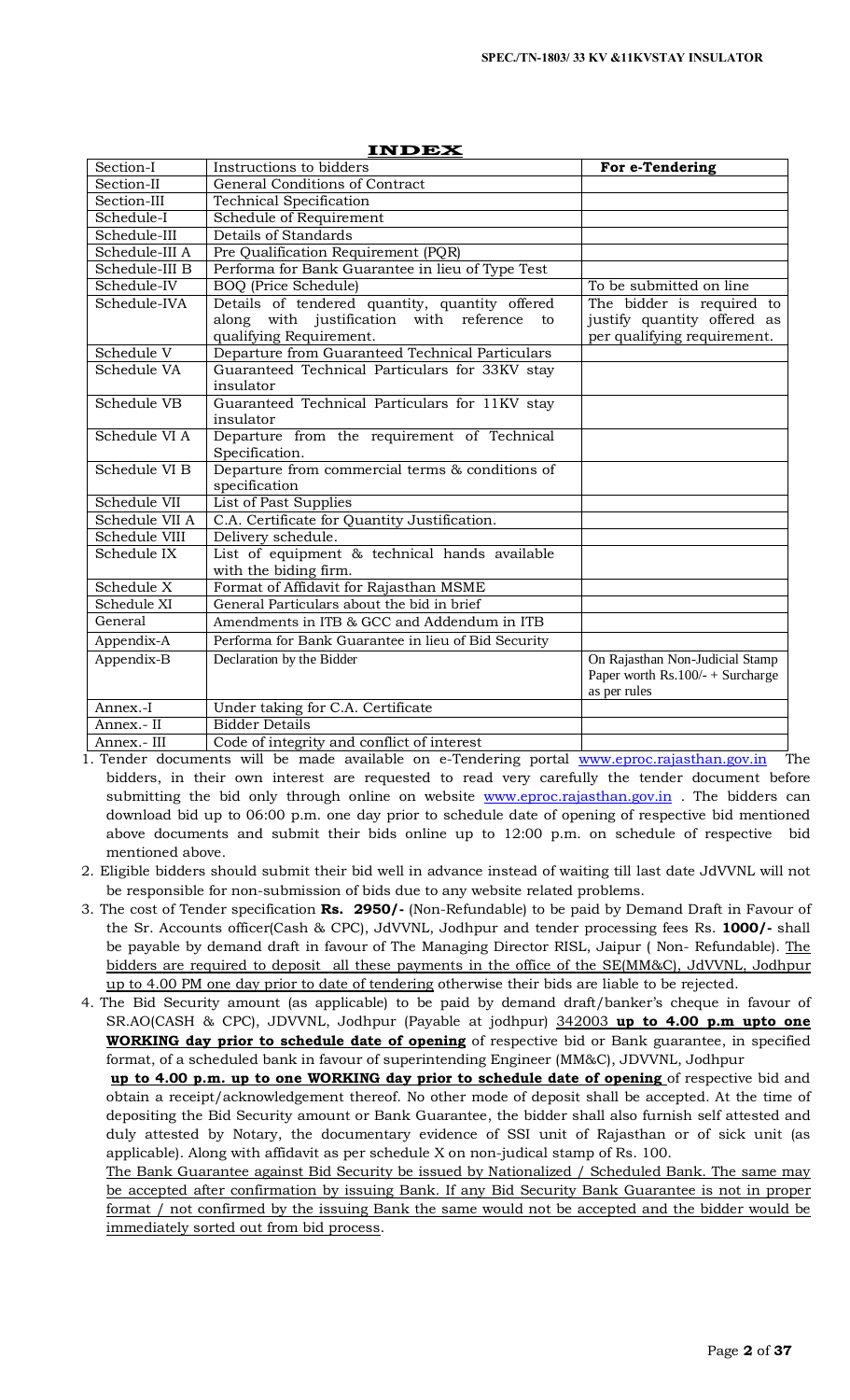# **SECTION-III**

### **TECHNICAL SPECIFICATION FOR PORCELAIN 11 KV & 33 KV GUY (STAY) INSULATORS**  FOR 11 KV & 33 KV SUB TRANSMISSION AND OVERHEAD POWER LINES UNDER TN-**1803**

----------------------------------------------------------------------------------------------------------

### **1.0 SCOPE:**

1.1 This section provides for design, manufacture, inspection & testing before dispatch, supply and delivery of Porcelain 11 KV Guy (Stay) insulators, 33 KV Guy (Stay) insulators specified herein for their satisfactory use and operation on various 11 KV and 33KV sub-transmission & overhead power lines of the state.

1.2 It is not the intent to specify completely herein all the details of the design and construction of equipment. However, the equipment shall conform in all respect to high standards of engineering, design and workmanship and shall be capable of performing in continuous commercial operation up to the bidder's guarantee, in a manner acceptable to the purchaser, who will interpret the meanings of drawings and specification and shall have the power to reject any work or material which in his judgment is not in accordance therewith. The offered equipment shall be complete with all components necessary for their effective and trouble free operation. Such components shall be deemed to be within the scope of bidder's supply irrespective of whether those are specifically brought out in this specification and / or the commercial order or not.

### **2.0 CLIMATIC CONDITIONS:**

 The insulators shall be suitable for being installed directly in air with stay wire of 11 KV & 33 KV overhead power lines. These shall be therefore suitable for satisfactory operation under the tropical climatic conditions listed below :

| i) Location                                                                | In the state of Rajasthan |
|----------------------------------------------------------------------------|---------------------------|
| ii) Maximum ambient air<br>Temperature (deg.C)                             | 50                        |
| iii) Maximum Temperature attainable<br>to an object exposed to sun (deg.C) | 60                        |
| iv) Minimum Ambient air<br>Temperature (deg.C)                             | $(-) 5.0$                 |
| v) Average daily ambient<br>air Temperature (deg.C)                        | 40.0                      |
| vi) Maximum relative humidity (%)                                          | 100                       |
| vii) Average rainfall per annum (mm)                                       | 100-1000                  |
| viii) Average Number of rainy<br>days per Annum                            | 70                        |
| Maximum altitude above mean<br>ix)<br>sea level (meters)                   | 1000                      |
| x) Isoceraunic level (Days/Annum)                                          | 40                        |
| xi) Maximum wind pressure $(Kg / sq.m.)$                                   | 195                       |
| xii) Seismic level                                                         | $0.33$ g                  |

### **3.0 PRINCIPAL PARAMETERS:**

3.1 The material shall conform to the following specific parameters:

| S.N. Item               | Specification            |
|-------------------------|--------------------------|
|                         |                          |
| 1. Type of Installation | Outdoor                  |
| 2. System Voltage       | 415 Volt $(+10\%,-15\%)$ |
| 3. System frequency     | 50 Hz, $+5\%$            |
| 4. Number of phases     | Three                    |
| 5. System of earthing   | solidly grounded.        |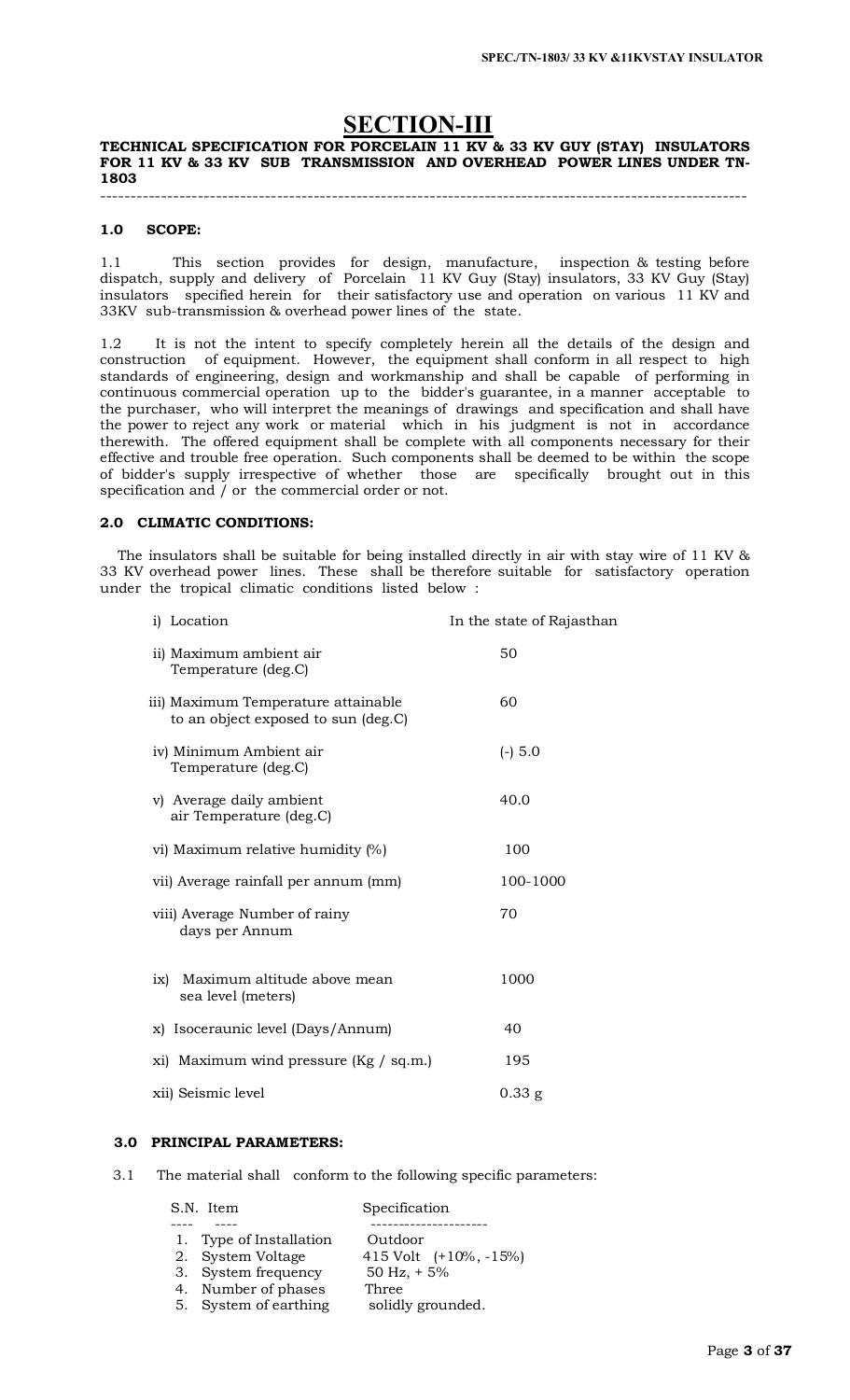### **3.2 Details of insulators:**

3.2.1 The all type of Insulators shall be suitable for use on various 11 KV & 33 KV lines in a moderately polluted atmosphere.

3.2.2 The 11 KV Guy (Stay ) insulators shall of size 110x75x22mm having dimensions as per fig 2 and 33 KV Guy Insulators shall of size 140x85x25mm having dimensions as per fig.3 of IS:5300/1969 (latest amended).

3.2.3 The 11 KV & 33KV Guy (Stay) insulators shall be brown glazed and conforming to IS: 5300/1969 (Latest amended) in all respects.

### **4.0 GENERAL TECHNICAL REQUIREMENTS:**

 4.1 The porcelain of Insulators shall be sound, free from defects, thoroughly vitrified and smoothly glazed.

 4.2 The glaze of the insulators shall be brown in colour. The glaze shall cover the entire porcelain surface parts except those areas that serve as supports during firing or are otherwise required to be left unglazed.

4.3 The design of the insulator shall be such that the stresses due to expansion & contraction in any part of the insulator shall not lead to its deterioration.

4.4 The dimensions of guy strain insulators essential from the point of view of interchangeability shall be in accordance with IS:5300/1969(latest amended).

4.5 The insulator shall be in one piece.

### **5.0 INSULATOR CHARACTERISTICS:**

### **A. The 11 KV & 33KV Guy (Stay) insulators shall have the electrical & Mechanical characteristics as given below:**

|    |                                      | $\cdot$ 1 K <sup><math>\cdot</math></sup> | 33KV |
|----|--------------------------------------|-------------------------------------------|------|
| 1. | Designation of insulator             | в                                         |      |
| 2. | Length (mm)                          | 110                                       | 140  |
| 3. | Diameter (mm)                        | 75                                        | 85   |
| 4. | Cable hole dia (mm)                  | 22                                        | 25   |
| 5. | Minimum failing load KN              | 53                                        | 88   |
| 6. | Creepage distance                    | 48                                        | 57   |
| 7. | Dry one minute power                 | 22                                        | 27   |
|    | frequency withstand voltage KV (rms) |                                           |      |
| 8. | Wet one minute power                 | Q                                         | 13   |
|    | frequency withstand voltage KV (rms) |                                           |      |

### **6.0 IDENTIFICATION & MARKING:**

- 6.1 Each insulator shall be legibly and indelibly marked to show the following:
- i) Name or trade mark of the manufacturer.
- ii) Month & Year of manufacture.
- iii) Minimum failing load in KN
- iv) ISI certification mark if any.
- v) Purchaser's Name i.e. JdVVNL.
- vi) TN number.
- 6.2 Marking on porcelain shall be printed & shall be applied before firing.
- 6.3 Offer not complying the condition of marking shall be treated as non responsive.
- 6.4 The insulators marked with ISI Certification Mark will be given preference

### **7.0 DRAWINGS & DOCUMENTATION:**

**7.1** The bidder shall furnish full description and illustrated catalogues of insulators offered alongwith the bid.

**7.2** The bidder shall also furnish along with the bid the outline drawing of each insulator unit comply with relevant standard with latest amendment including cross- sectional view of the shell. The drawing shall include the following information:

- Shell diameter and unit spacing with manufacturing tolerance.
- ii) Weight of unit insulator.
- iii) Identification mark.
- iv) Manufacturer's catalogue number.
- v) Brief installation instructions.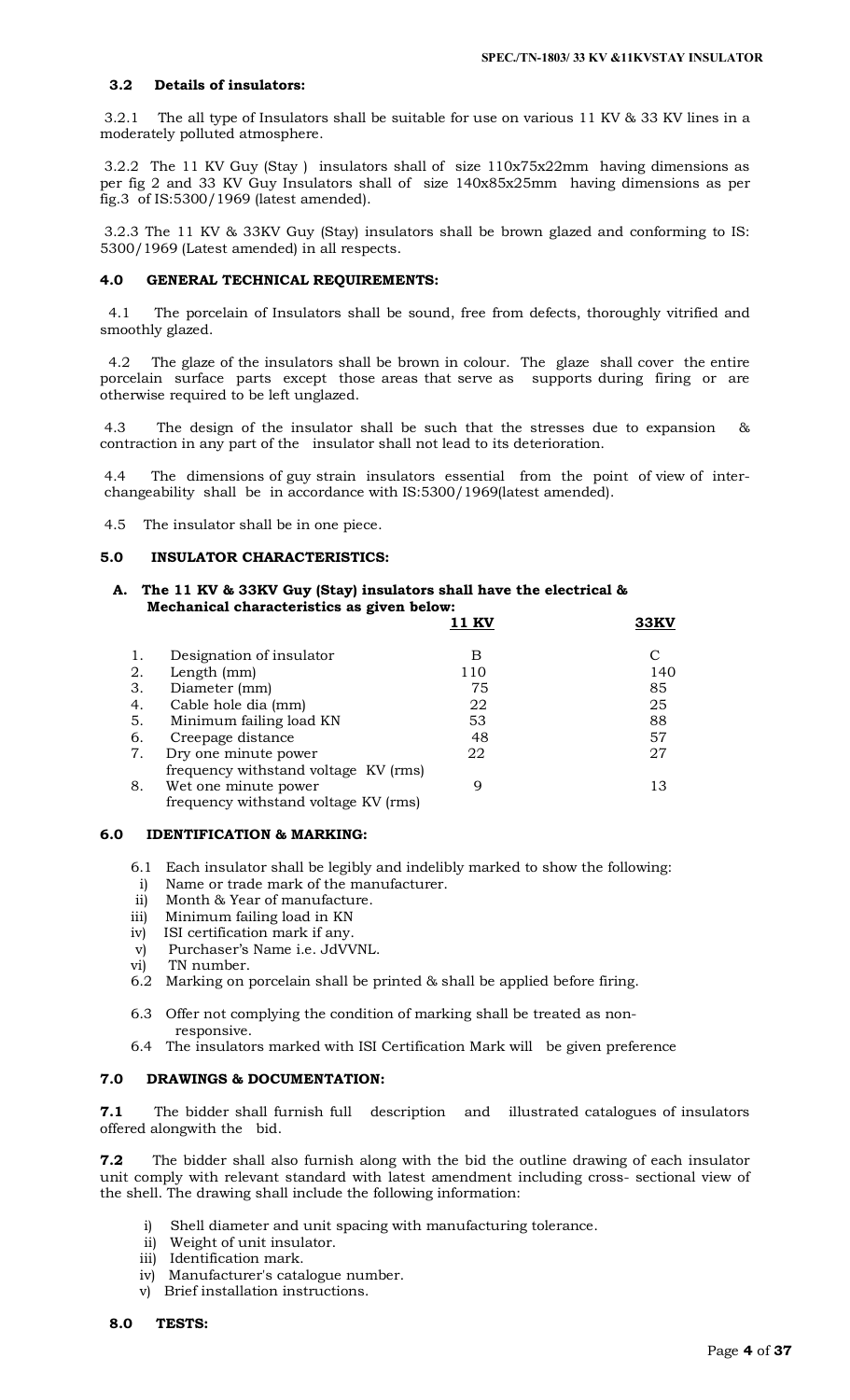### **8.1 TESTS BEFORE DESPATCH:**

 The insulators shall be subjected at contractor's works before dispatch, to the routine & acceptance tests given here under as per relevant IS with latest amendment.

### **8.2 ROUTINE TESTS:**

 These tests are to carried out to check various requirements of insulators which are likely to vary during production. The following tests shall be conducted / carried out on each insulator by the bidder at his works as per relevant IS with Latest amendment and he should furnish certificate / record thereof during pre-dispatch inspection:-

i) Visual Examination

### **8.3 ACCEPTANCE TESTS:**

 These tests shall be carried out on the samples taken from the lot for the purpose of the acceptance of that lot and shall be carried out by the bidder in the presence of the purchaser's representative(s). The following tests should be conducted in the order given below as per relevant IS with latest amendment:

 **i) Verification of dimensions ii) Temperature Cycle test** 

 **iii) Mechanical strength test iv) Porosity Test** 

# **8.4 TYPE TESTS:**

**8.4.1** The type tests to be conducted on at least two units **11 KV & 33 KV Guy Insulators** as per relevant IS: 5300/1969 (latest amended). The following tests shall constitute the type tests and shall be conducted in the order given below:

- Visual examination (clause 7.8)
- (ii) Verification of dimensions (clause 7.5)
- (iii) Dry one minute power frequency withstand test (clause 7.2)
- (iv) Wet one minute power frequency withstand test (clause 7.3)
- (v) Temperature cycle test (clause 7.6)
- (vi) Mechanical strength test (clause 7.4)
- (vii) Porosity test (clause 7.7)

However, the purchaser reserves the right to demand repetition of some or all the type tests in presence of purchaser's representative. For this purpose, the tenderers should indicate unit rate for carrying out such type tests. These test charges shall not be taken into consideration for bid evaluation.

### **9.0 SAMPLING**:

The sampling procedure as laid down in IS: 5300/1969 with latest amended (For Guy Insulators) shall be followed for carrying out specified acceptance tests.

### **10.0 TYPE TEST ON SAMPLES SELECTED FROM MATERIAL RECEIVED IN STORES FROM 1st OFFERED LOT:**

**10.1** The first lot offered shall not be less than 10 % of the ordered qty or 5000 Nos. of each type of Insulators whichever is less.

**10.2 If** the bidder has already got conducted the requisite type test from the first lot of material received in Nigam's store against any previous / earlier tender of JdVVNL and such Type Test reports are valid i.e not older than **10 years** on the date of opening of Techno-Commercial Bids, then the requirement of conducting Mandatory Type Test on the sample selected from 1st Lot of supply received in Nigam's store is **RELAXED**. For this purpose date of conducting type test will be considered.

### **ALTERNATIVELY**

In case the bidder do not meet above requirement than two sample of each type Insulators from the 1st lot of received in purchaser's store shall be selected and sealed in the presence of representative of supplier for getting it Type Tested at Govt. / Govt. approved / Govt. recognized / NABL accredited Laboratory / ILAC Accredited**.**

**10.3** However, suppliers own lab shall not be considered for the purpose of type test reports. The selected and sealed sample for type test shall be identified by providing **Polycarbonate**  seals. The transportation charges of sample from store to test house shall be borne by NIGAM, whereas the charges incurred towards type test of the material at test house shall be borne by the supplier. The testing charges should be remitted through D.D. in favour of Test House. The name of the test house shall be intimated separately.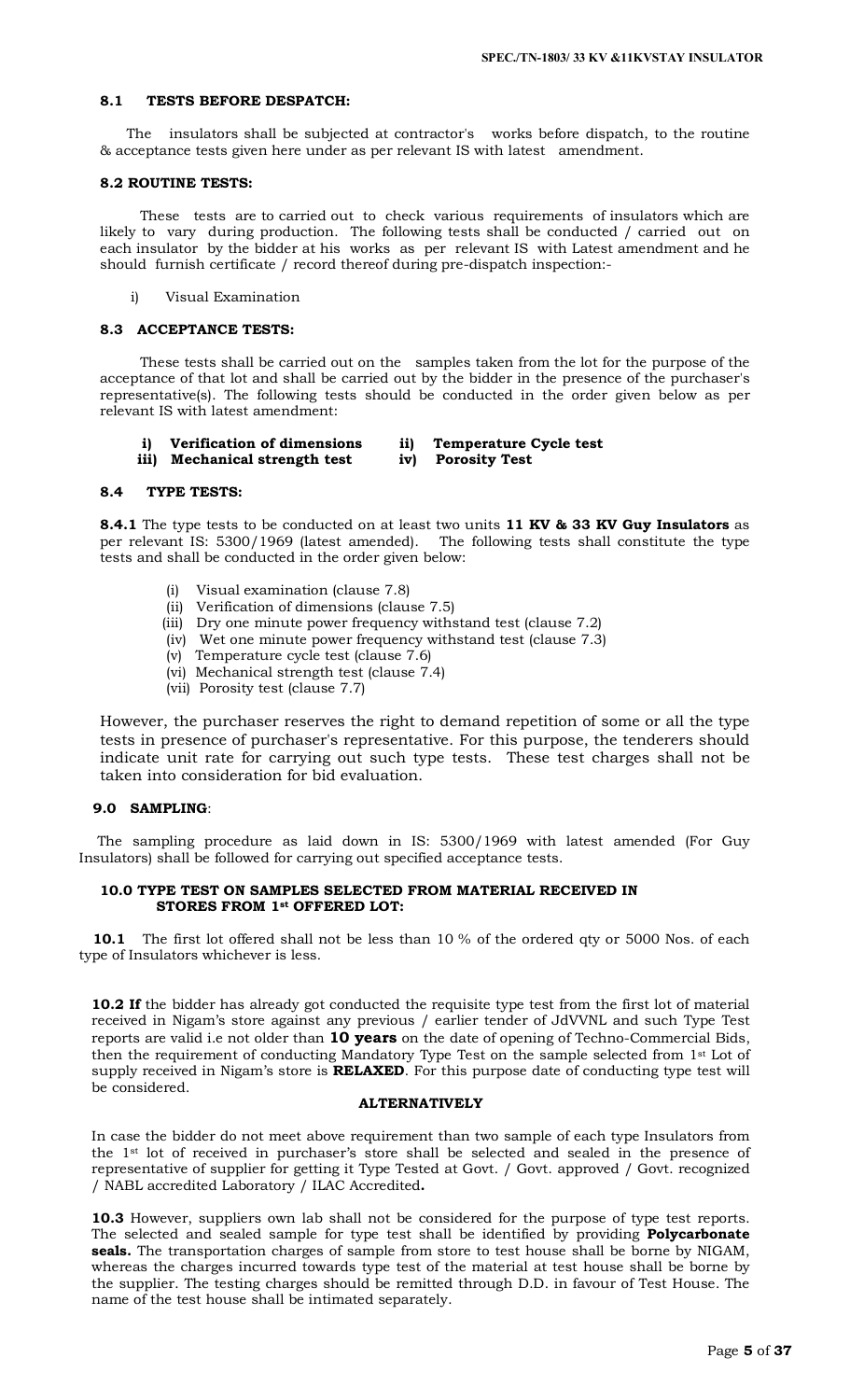**The bidder shall have deposit type test charges immediately with the supply of 1st lot. If the type test charges are not deposited then acceptance of 2nd offered lot shall be at the discretion of purchaser.**

### **10.4 In case sample(s) from first lot fails in type tests then:**

- a) Supplier shall have to replace the full quantity of the respective inspected lot supplied to various stores which is lying unused.
- **b) For the quantity already utilized against the order in field a deduction of 30%**  (thirty percent) of F.O.R. Destination price of the **be made**
- c) Sample(s) from next lot shall be selected again for type test. All test charges incurred towards type test of the material for second time shall be borne by the Supplier for which the testing charges should be remitted through D.D. in favour of the Test House by the supplier with the 2nd inspection offer.

### **10.5 In case sample again fail in the type test then:**

a) The quantity supplied/received in stores and lying unused in stores shall stand rejected and shall be lifted back by the supplier.

### b) **For the quantity already utilized against the order in field a deduction of 30% (thirty percent) of F.O.R. destination price of the material supplied shall be made**

c) Further supplies shall not be accepted and order shall stand cancelled.

The various type tests as per relevant standards shall be conducted on each type of insulator.

### **11.0 TOLERANCE ON DIMENSIONS / TEST RESULTS**:

As per IS: 5300/1969 with latest amendments (For 11 KV & 33 KV Guy Insulators)

### **12.0 TESTS AT SITE** :

.

 The purchaser reserves the right to conduct all tests on each type of insulator after arrival at site and bidder shall guarantee test certificates figures under actual service conditions.

### **13.0 TESTING FACILITIES** :

 The bidder must indicate clearly about the various testing facilities for conducting various acceptance tests as well as routine tests as per relevant ISS as available at his works. In case no testing facilities are available at the bidder's works, particulars of the place where such testing is proposed to be conducted during course of inspection must be indicated.

### **14.0 INSPECTION :**

**14.1** All the tests as mentioned at Clause 8.2 & 8.3 above for pre-despatch inspection shall be conducted at the place of manufacturer unless otherwise especially agreed upon by the bidder and purchaser at the time of purchase. The bidder shall afford the inspection officer(s) representing the purchaser all reasonable facilities without charges, to satisfy him that the material is being furnished in accordance with this specification. The purchaser has the right to have the tests carried out at his own cost by an independent agency whenever there is a dispute regarding the quality of supply.

**14.2** The inspection may also be carried out by the purchaser at any stage of manufacture / before despatch as per relevant standard.

**14.3** Inspection and acceptance of any material under the specification by the purchaser, shall not relieve the bidder of his obligation of furnishing material in accordance with the specification and shall not prevent subsequent rejection if the material is found to be defective. The bidder shall keep the purchaser informed in advance, about manufacturing programme so that arrangements can be made for inspection.

**14.4** The purchaser reserves the right to insist for witnessing the acceptance / routine testings of the bought out items.

**14.5** The bidder shall give 15 days advance intimation to enable the purchaser to depute his representative for witnessing the acceptance and routine tests. The inspection charges would be to the purchaser's account.

### **15.0 PACKING & FORWARDING :**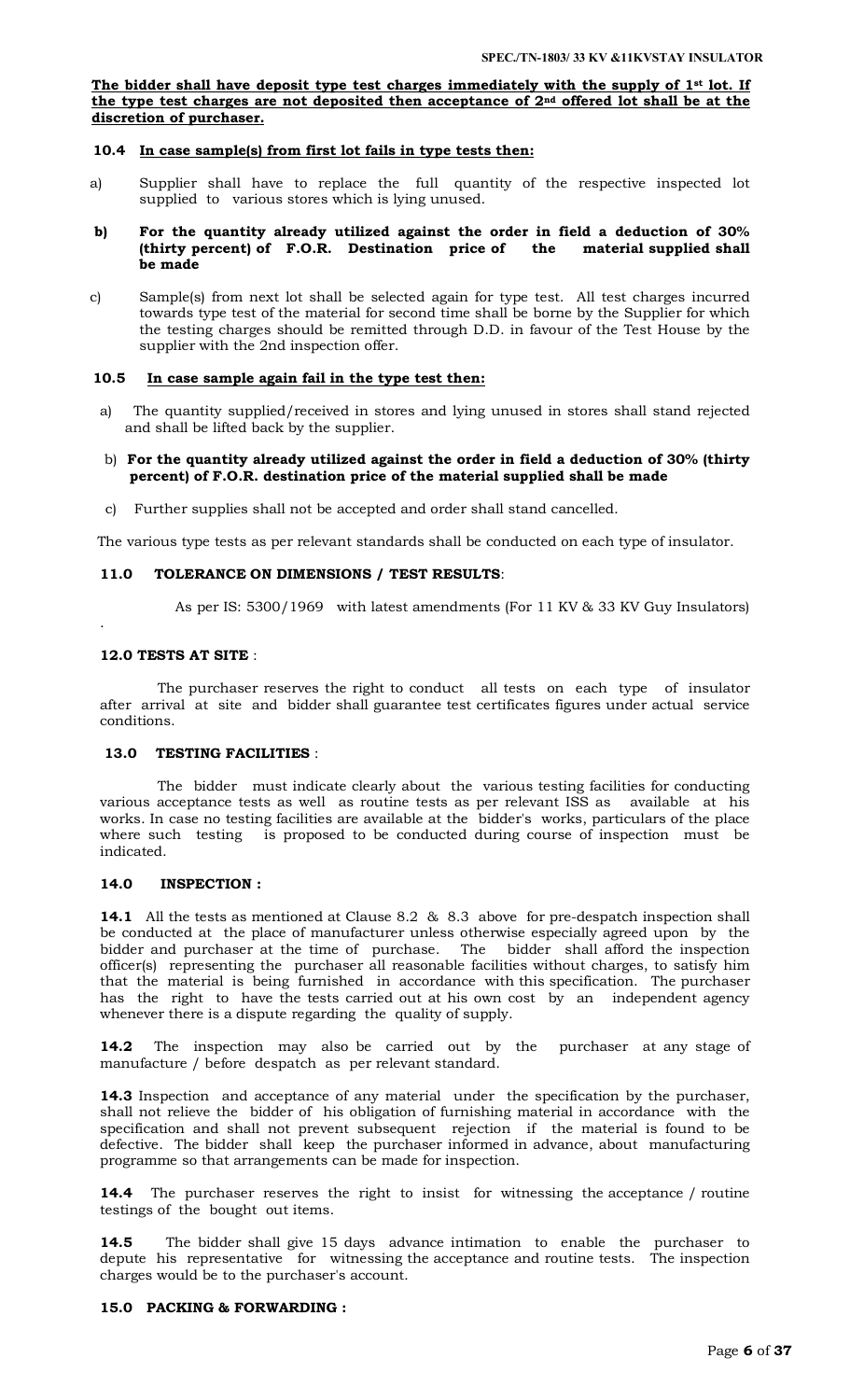**15.1** Each type of Insulators shall be packed in grass & then bunch of 50Kg shall be packed in double gunny bags or single HDP bag but suitable for rough handling & transportation.

The gross weight of each bag normally should not exceed 50 Kg.

**15.2** The packing shall bear the appropriate marking of :

- i) Particulars of material
- ii) Quantity
- iii) Manufacturer's identification mark
- iv) Complete dispatch details such as name of consignee, destination etc.

### **16.0 DELIVERY SCHEDULE**:

The bidder is required to quote monthly delivery in Schedule-VIII. The delivery of quoted quantity of each type of insulator should be **commenced after 30 days from the date of receipt of purchase order and shall be completed in 09 (Nine) months thereafter at equal monthly installments.** In case of ordered quantity is different than the quoted quantity, then monthly delivery shall be adjusted proportionately. Bids in which monthly delivery schedule is not indicated shall be ignored

 The tenderers are required to indicate the delivery schedule in the schedule attached with the Specification.

### **17.0 DELAY IN DELIVERY:-**

The **"Delay in Delivery**" shall be governed as per **clause 1.24 of General Condition of Contract**

### **18.0 PRICES :**

 The prices quoted shall be **FIRM** The prices shall be quoted in Rs. per unit on F.O.R. destination basis in the manner detailed in **schedule of Prices(Schedule-IV)** indicating details of ex-works price, GST, freight & Insurance charges . for delivery at our stores.

### **19.0 TEST CHECKING OF MATERIAL AT STORES**

 The material received in the stores of the NIGAM shall be subjected to the test checking at stores before final acceptance of the material, the procedure for the same shall be as under :

#### **19.1 SAMPLING**

 One sample out of each sub-lot / lot of 3000 Nos. or part thereof from each inspected lot of each type of insulators received in stores shall be selected for test checking of material and shall be got tested. The sample selection shall be done in the presence of supplier or his authorized representative for which 3 days notice shall be given to the supplier.

#### **19.2 TESTS**

The following tests shall be carried out on the above items :

- a) Visual Examination, verification of dimensions, Creepage Distance & marking.
- b) Mechanical strength test.
- c) Porosity test.

In case if the facility for conducting any of the above test(s) is not available at the NIGAM's CTL, the purchaser reserve the right to get such test (s) conducted at any independent NABL Test House.

- i) For witnessing of the testing, clear 3 days notice shall be given to the supplier stating date, time & place where the test is to be conducted. The testing shall be started after identification / confirmation of sample by the representative of the supplier that sample selected for testing pertain from the lot supplied by them. In case the supplier does not attend for witnessing the testing, the testing shall be proceeded and completed and action be taken as per the contract.
- ii) The CTL shall send copies of test reports to the purchaser, consignees and the supplier and Sr. Accounts Officer (Cash & CPC),Jodhpur Discom, Jodhpur.

iii) Only those tests shall be conducted at CTL for which facility with CTL is available.

### **19.3 CRITERIA FOR ACCEPTANCE**

 In case of failure of any of sample (s) in any of the above tests, the material contained in the lot / sub-lot received in store to which the samples belong, shall be rejected. The rejected material shall have to be replaced by the supplier free of cost.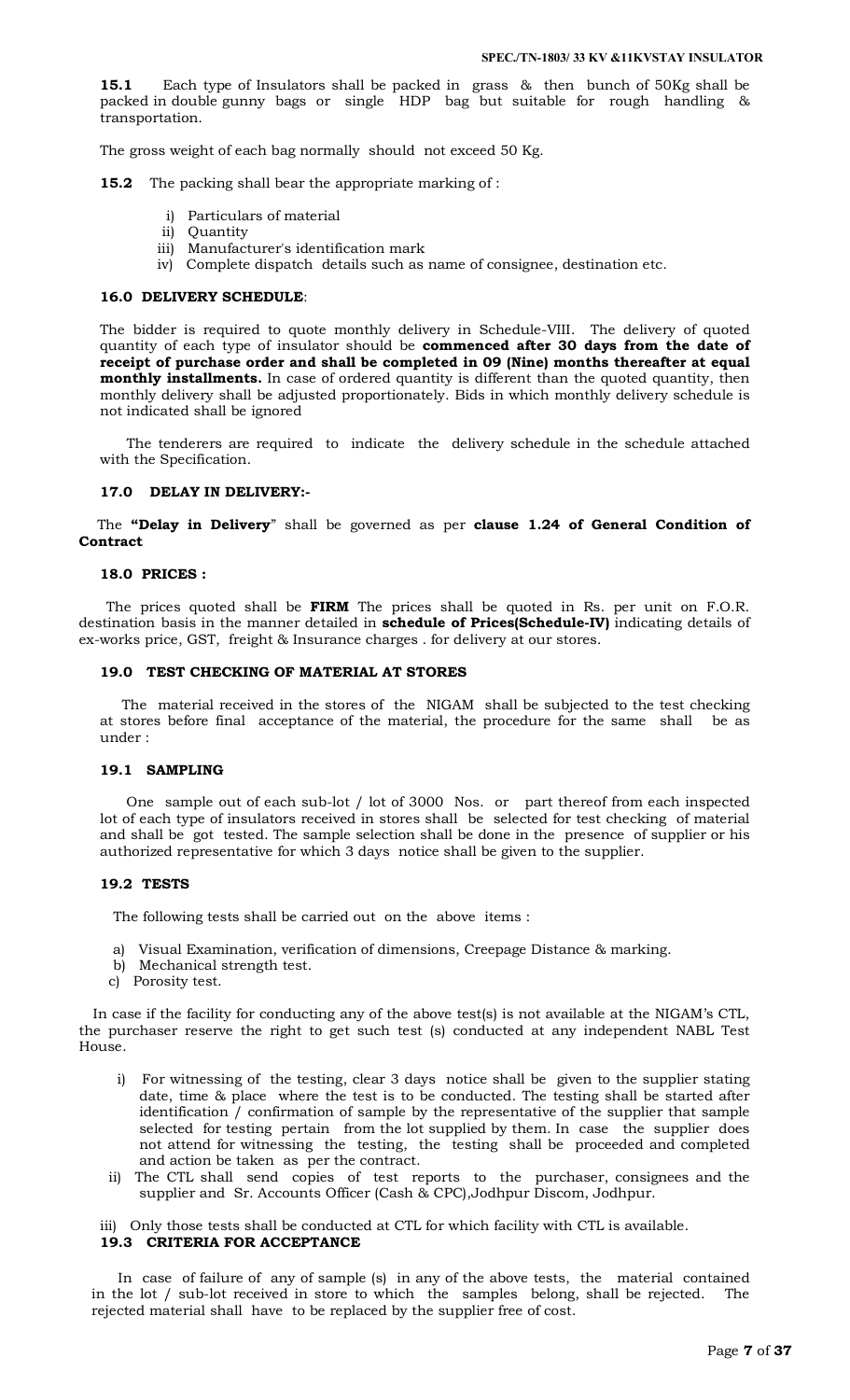#### **19.4 TEST CHARGES :**

 All test charges incurred towards test checking of the material received in our stores shall be borne by the NIGAM.

**20.0 PAYMENT :** The Payment shall be governed in accordance with the clause No. 1.42 of GCC with the following modifications :-

### **A) If bidder have submitted valid type test reports with bid:**

 The 100% payment shall be released after receipt of successful test reports from CTL for the mandatory test checking on the samples selected from the material received at stores against first lot and subsequent lot(s) in anticipation of successful type test reports.

### **B) If bidder have not submitted valid type test reports with bid:**

i) The 70% payment shall be released after receipt of successful test reports from CTL for the mandatory test checking on the samples selected from the material received at stores against first lot and subsequent lot(s) in anticipation of successful type test reports.

ii) The balance 30% payment shall be released after receipt of successful type test reports on the samples selected from the material received in the stores.

 **C)** The due dates for payment shall be considered from the date of submission of the bills along with receipted challans to Sr. Accounts Officer (Cash & CPC) ,Jodhpur Discom, Jodhpur.

### **21.0 PLANT, MACHINERY & TESTING EQUIPMENTS**;

**21.1** The bidder should have required plant, machinery and testing equipment for manufacturing & testing of each type of insulators.

**21.2** The bidders should furnish details of plant, machinery and testing equipment with the bids failing which bids may be ignored.

### **22.0 QUANTITY TOLERANCE** :

Quantity tolerance of plus minus 2% of ordered quantity shall be allowed for completion of supply **23.0**. **GST:-**

GST registration number of Jodhpur Discom is **08AAACJ8578R1ZJ.**

**As GST act has been implemented from 01.07.17, therefore, BOQ has been prepared accordingly with applicability of GST. Further, old tax structure wherever appearing in ITB, GCC, and specification may be replaced by GST as per notification.**

### **24. ADDITIONAL ORDER**

 Repeat order for additional quantities upto 50% of original ordered quantities , may be placed by the nigam on the same rates ,terms and conditions given in the contract.

### **25.0 Every Micro, Small & Medium enterprises of Rajasthan shall be required to submit an affidavit in schedule-X, along with duly filled bid document.**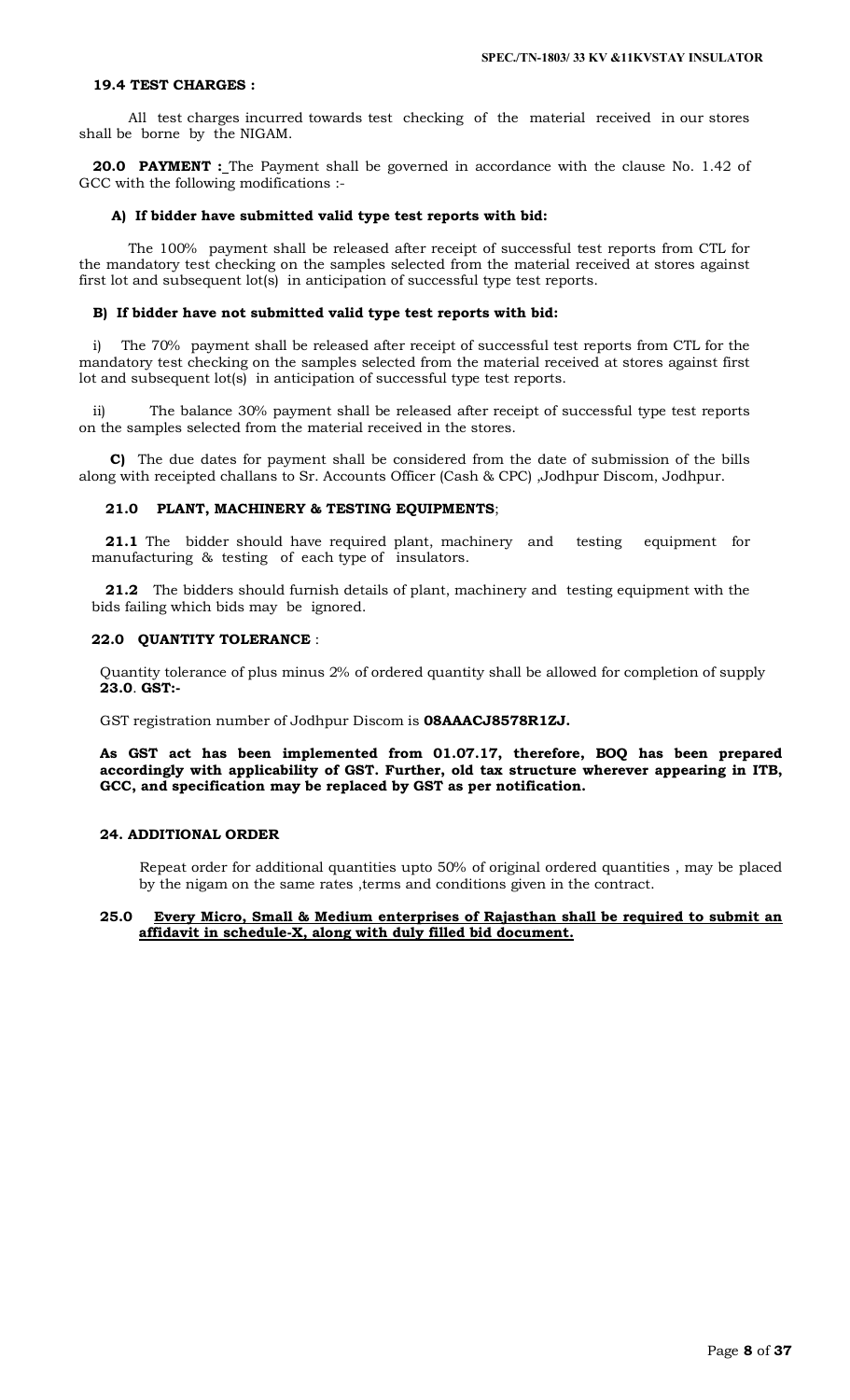# **TN-1803**

# **SCHEDULE - 1**

# **SCHEDULE OF REQUIREMENT**

| S.No. | Name of Item                 | <b>Ouantity</b> |
|-------|------------------------------|-----------------|
|       | <b>11 KV STAY INSUALTORS</b> | 337304 Nos.     |
|       | <b>33 KV STAY INSUALTORS</b> | 17067 Nos.      |

The above mentioned quantity is approximate and may increase or decrease as per the requirement of the Nigam.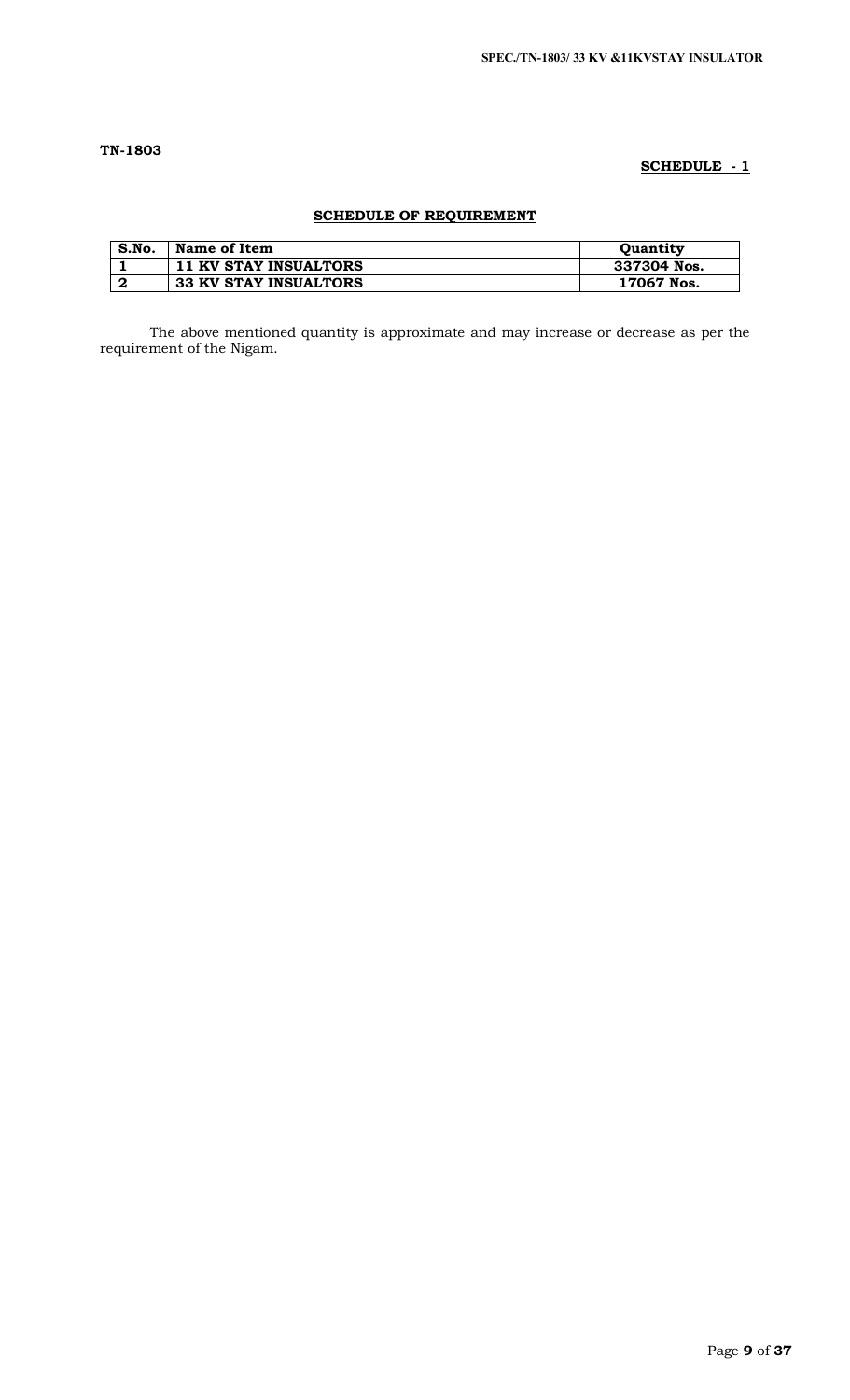### **TN-1803**

**SCHEDULE – III**

### **JODHPUR VIDYUT VITRAN NIGAM LIMITED A Govt. of Rajasthan Undertaking**

# **Prescribed technical specification for supply of**

(Name of Material/Equipment/Machinery/T&P etc.)

The insulators shall conform to the following Indian Standards which shall mean latest revisions, amendments /changes adopted and published, unless otherwise specified herein after :

 -------------------------------------------------------------------------------------------------------- S.No. Indian Standard Title --------------------------------------------------------------------------------------------------------

# **A. For 11KV & 33 KV Guy Insulator**

| 1. IS:5300/1969           | Specification for 11 KV & 33 KV(Guy) Stay Insulators. |
|---------------------------|-------------------------------------------------------|
| 2. IS:2071 (Pt.I) / 1993  | Methods of high voltage testing-General               |
|                           | Definitions and test requirements.                    |
| 3. IS:2071 (Pt.II) / 1974 | Methods of high voltage testing- test procedures.     |
| 4. IS:196/1966            | Atmospheric conditions for testing.                   |

The insulators marked with ISI Certification Mark will be given preference.

Certified that we agree to all the aforesaid technical specification except at S.No……. for which our technical specification shall be as under:-

| S.No. | Technical specification                                           | Name of IS/other                                              | Other particulars |  |
|-------|-------------------------------------------------------------------|---------------------------------------------------------------|-------------------|--|
|       | to<br>which material/equipment/<br>Machinery/T&P shall<br>confirm | standard specification<br>to which material should<br>confirm | if any.           |  |

# **(Signature)**

Name & Designation with seal of the bidder.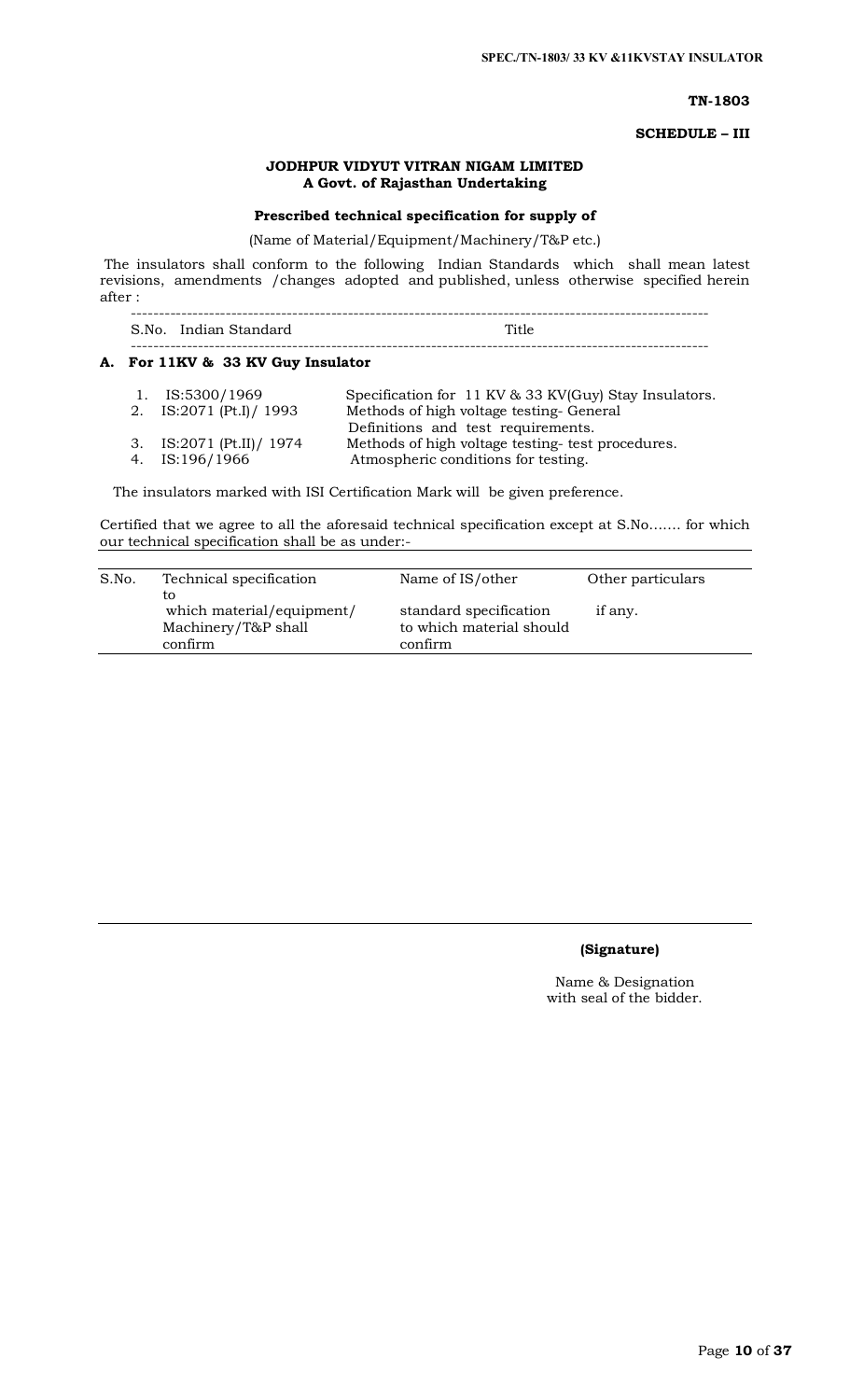### **SCHEDULE-IIIA**

### **PRE-QUALIFICATION REQUIREMENT**

The bidder should fulfill following qualification requirements for successful participating in the bid along with relevant documentary evidence supporting each qualifying requirement without which the offer shall be considered non responsive & rejected.

### 1.0 Status of bidder:

**a**) The bidder should be manufacturer of offered item. The offers from authorized dealer/ sole selling agent/sole distributor shall not be entertained.

- b) Old / new Suppliers:- Any bidder located within or outside the state of Rajasthan has participated for the first time in a particular Discom & meeting minimum qualification requirement and has supplied the tendered material/or of higher rating in other utility shall be treated as an old supplier. Rajasthan's firms although supplied in past but not meeting minimum quantity supplied criterion including altogether new units which have not supplied any quantity but having adequate & required manufacturing and testing facility and technical know-how of the tendered material shall be considered as new firms and would be eligible for trial order only. In case of supply made to the licensed power utility outside India, the C.A. certificate furnished by firm shall be considered.
- c) The bidder is required to furnish Appendix-B, on Rajasthan Non-Judicial Stamp Paper of Rs. 100/ (excluding surcharge on Stamp Paper, as per rules).

### **2.0 Past supply and performance criteria:**

The bidder shall meet both past supply and performance criteria as detailed below for opening of bids.

### **2.01) PAST SUPPLY**

2.01.1 The bidder is required to quote for minimum 10% of tendered quantity failing which their offer may be considered Non-Responsive.

2.01.2 The bidder should have designed, manufactured / fabricated, tested and supplied to utility / Discoms / Govt. Departments at least 2 X QQ (QQ being the quoted quantity) of similar item / higher rating of tendered material / equipment in last 3 financial years from the date of opening of technical-commercial bid.

Requirement of quantity manufactured, minimum quantity to be offered and amount of Bank Guarantee to be furnished in absence of test certificate shall be reduced to 25% for Rajasthan based units.

2.01.3 In support of fulfillment of the past supply criteria, the bidder shall furnish documentary evidence in the form of certificate from Chartered Accountant in the enclosed prescribed proforma only. This prescribed proforma should be furnished either in original or copy duly attested by Notary. The bidder shall also sign and affix seal on the C.A. Certificate. The certificate should have membership number with the name & address of the chartered accountant. Certificate should clearly indicate the quantity supplied, period of supply, voltage Class, Rating of the Transformer etc. in the format prescribed, any deviation to format or information diverted format, will not be considered and rejected.

Note:-The material supplied and accepted for same/higher rating for Turnkey projects to a licensed power utility/Govt. shall be considered for the purpose of evaluating criteria. The certificate given by C.A. shall indicate above quantity separately.

### **3. PERFORMANCE CRITERIA**

(i) If a bidder could supply upto 50% of ordered quantity in previous bid upto date of opening of subsequent bid and scheduled delivery period expired, the bid of such bidder will not be opened in the Discom for that item.

(ii) However, if the supplies have been completed for a quantity more than 50% but not completed upto date of opening of subsequent bid and scheduled delivery period expired, then quantity equal to the quantity pending in previous bid for that item shall be reduced from the subsequent bid quantity to be allocated to the bidder.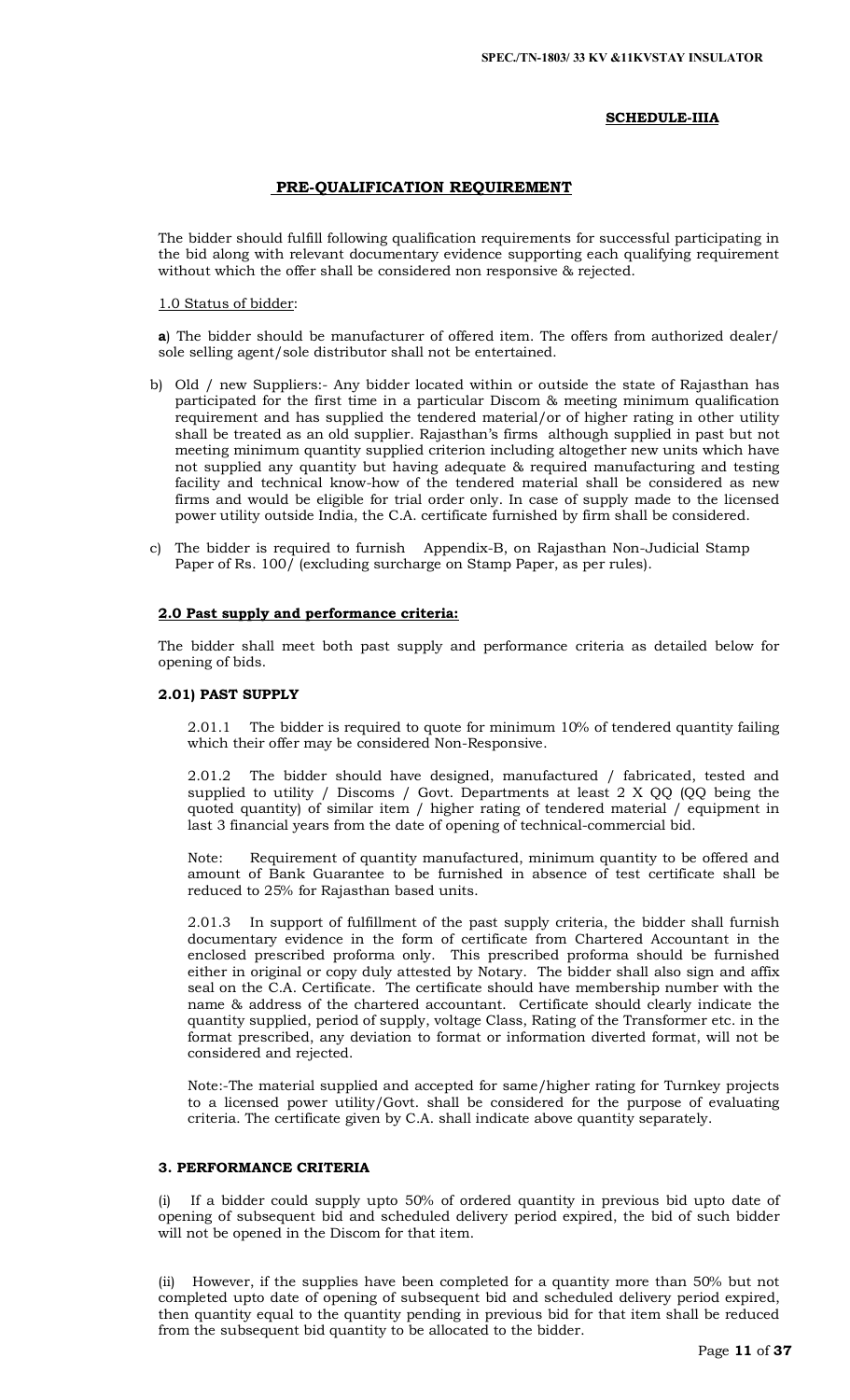### **4. TYPE TEST CRITERIA**

a) The bidder shall furnish valid and authenticated type test certificates from a Govt. approved / Govt. recognized / NABL Accredited laboratory / ILAC i.e. International Laboratory Accredited Laboratory (in case of foreign laboratory) of similar rating and design of tendered material/ equipment. Such type test Certificates should not be older than **10 years** as on the date of bid opening. For this purpose date of conducting type test will be considered. The type test certificate by in house laboratory of tendering firm even if it is a Govt. approved / Govt. recognized / NABL accredited / ILAC accredited, shall not be accepted, in case of their own tender. This will not apply if tendering firm is Govt. company / public Sector undertaking.

 The type test certificates by in house laboratory of biding firm even if it is a Govt. approved/ Govt recognized/ NABL accredited Laboratory / ILAC accredited, shall not be accepted, in case of their own bid.

b) The bidder should furnish documentary evidence in support of the laboratory whose type test have been furnished, that the said laboratory is a Govt. / a Govt. approved / a Govt. recognized / NABL accredited laboratory / ILAC accredited (in case of foreign laboratory).

c) The type test certificates shall be furnished either in original or duly attested by notary.

d) The bids of only those bidders shall be considered to be meeting the type test criteria who furnishes complete type test certificates with the bid as per above provision.

e) However, in following cases the Bidder is not in a position to furnish Type Test Certificate as mentioned above, the bid of the bidder may be considered meeting the type test criteria if the bidder furnishes an undertaking stating that valid type test certificate from a Govt. approved / Govt. recognized / NABL Accredited laboratory / ILAC Accredited laboratory shall be furnished from first lot received in Nigam store (without asking any delivery extension) along with bank guarantee *with the technical bid* from a Nationalized / Scheduled Bank in prescribed proforma at Schedule-III B or DD / Pay Order amounting to **value as detailed below**. The initial validity of bank guarantee shall be nine months with claim period of three months in addition

- i) Where a new Rajasthan based firm is participating & is technically competent.
- ii) Where one or more type test(s) is/ are older than 10 years.
- iii) Where Rajasthan/out side Rajasthan firm furnishes requisite type test report of higher rating material.

| Amount of Bank Guarantee in lieu of type test |                                   |  |
|-----------------------------------------------|-----------------------------------|--|
| For Rajasthan based firms                     | For Outside Rajasthan based firms |  |
| Rs. 37500 /-                                  | $Rs. 150000/-$                    |  |

 **The date of conducting type test shall be before the date of opening of Technical Bid. The date of issuing of type Test Bank Guarantee in lieu of non-furnishing of Type Test reports shall be before the date of opening of technical bid & the Type Test BG issued on or after opening of technical bid shall not be accepted.** 

### 5. POOR RECORD OF PERFORMANCE AND DELIVERY

The bidders who have been black listed in any of state discom or with whom business relations have been severed by Jodhpur Discom shall not be considered. Severment of business relations will be done in case of following circumstances for the period and with the recovery mentioned against each.

|                                             | i) When vendor does not accept order Forfeiture of EMD/cancellation of vendor           |
|---------------------------------------------|-----------------------------------------------------------------------------------------|
|                                             | awarded on its accepted price and terms and registration to recover amount of EMD along |
|                                             | conditions or does not comply with with severement of business relations for three      |
| contractual formalities.                    | years from the date of issue of order.                                                  |
|                                             | ii) When vendor complies with contractual Levy of maximum recovery on account of delay  |
| formalities but does not commence supplies. | in delivery along with severment of relations for                                       |
|                                             | a period of 2 years from the date of issue of                                           |
|                                             | order or in next two bids whichever is later                                            |

- 2. A Bidder debarred under section 46 of the RTPP Act 2012 shall not be eligible to participate in any procurement process undertaken by‐
	- (a) any Procuring Entity, if debarred by the State Government; and
	- (b) a Procuring Entity if debarred by such procuring Entity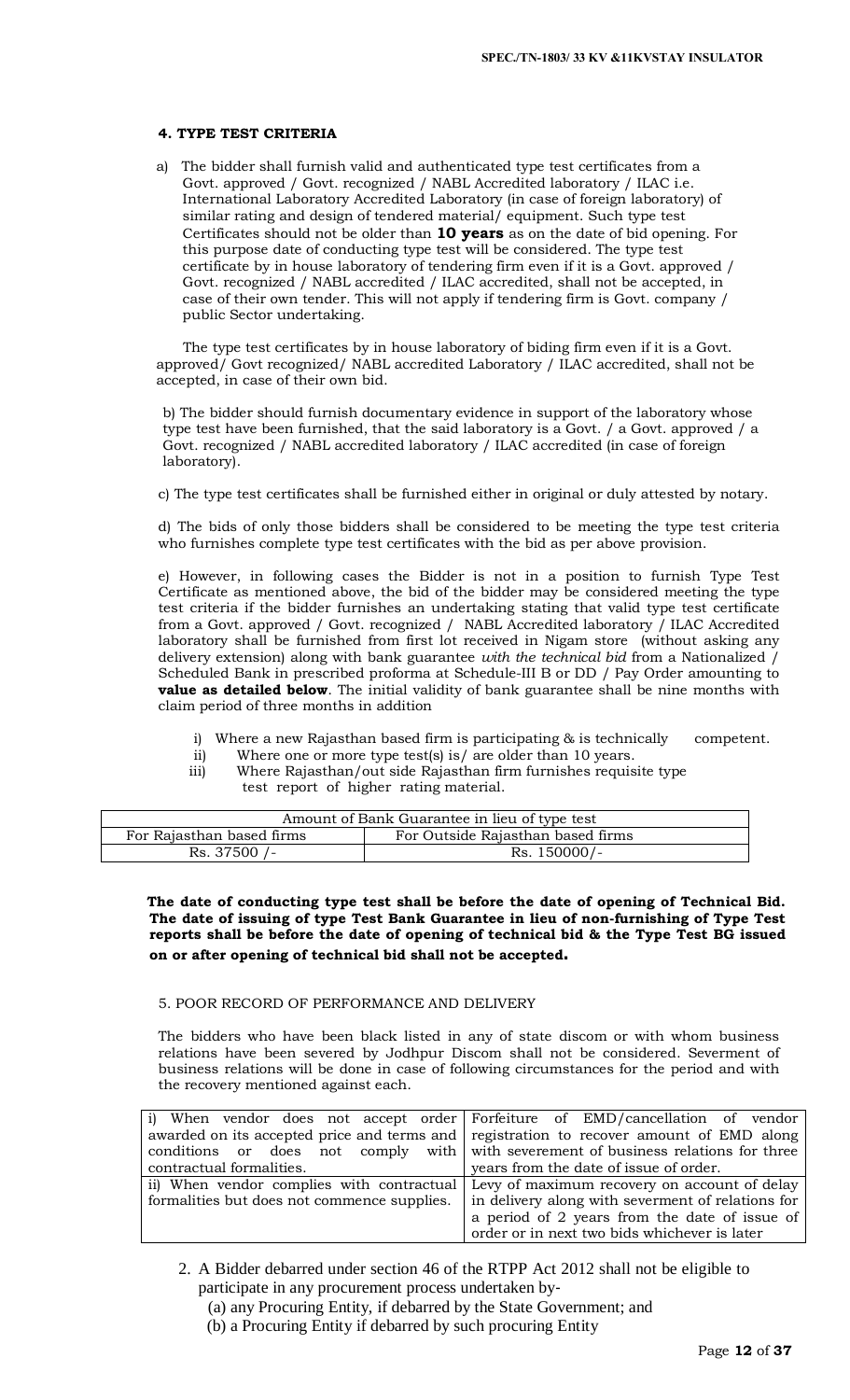### **6. BLACK LISTING**

After having given Show Cause Notice of 30 days, and having established & cogent reasons for blacklisting of the firm as given below, the firm should immediately be blacklisted for a period of 5 years indicating reasons of doing so, in the letter itself, and a copy of such blacklisting should be given to the firm, with the approval of CLPC:-

(i) There are sufficient and strong reasons to believe that the supplier or his employee has been guilty of malpractices such as manhandling/misbehavior with Government official by supplier or his partner/employee, bribery, corruption or abatement of such a offence in a position where he could corrupt Nigam's official, fraud, vitiating fair tender process including substitution of or interpolation in tender, mis-representation, pilfer-aging or unauthorized use or disposal of Nigam's material issued for specific work etc.

(ii) Where a supplier or his partner or his representative has been convicted by a court of Law for offences involving moral turpitude in relation to the business dealing or where security considerations including suspected disloyalty to the Nigam/state so warrant the blacklisting.

(iii) If the State Bureau of Investigation or any other authorized investigating agency recommends for blacklisting after completing the investigation.

Note: - 1 If a supplier after having tendered for a supply or after negotiations gives application voluntarily vitiating the fair tendering process, it shall also tantamount to malpractice.

Note:- 2 A register containing the reasons for blacklisting the supplier as also the names of all the partner of the suppliers and the allied concerns coming within the effective influence of the blacklisted supplier will be maintained.

Note: - 3 A register of black listed supplier will be maintained which will not only include suppliers enlisted with the Enlisting Authority but also black listed suppliers in Nigam.

Note :-4 A Black listed supplier (i) shall not be entitled for registration in any of the Discom (ii) shall not be awarded any supply order in future in any Discom during the notified period.(iii) his registration if any shall stand cancelled immediately and his registration security /EMD/S.D. shall stand forfeited. (iv) In case of blacklisting of the firm by any one of Discom for the cogent prescribed reason(s) as stipulated above, the same shall be applicable to all the three Discoms and as a consequence of blacklisting, all the pending orders to that firm, will be cancelled in all three (3) Discoms with immediate effect. However in respect of completed/executed contract G.P. obligations as well as other liabilities shall be fulfilled by the supplier.

(B) Severement of Business relation:

(a) After having given Show Cause Notice of 30 days, and having established & cogent reasons for Severment of business relation as given below, the firm should immediately be severed the business relations for a period of 2 to 3 years indicating reasons of doing so, in the letter itself, and a copy of such severment should be given to the firm, with the approval of CLPC:-

(i) The supplier continuously refuses to pay Nigam dues without showing adequate reasons and where the purchasing authority is satisfied that no reasonable dispute attracting reference to Settlement Committee or Court of Law exists for the supplier's action of nonsupply.

(ii) When vendor does not accept LOI/detailed purchase order awarded on its accepted prices and terms & conditions or does not comply with the contractual formalities.

(iii) When vendor/supplier who otherwise completed contractual formalities but does not commence supplies on the date of opening of technical bid of the fresh tender/completion of schedule delivery period whichever is later.

Note-1-In case supplier does not deposit outstanding dues towards Nigam, even after completion of severement period, the period of severement will continue.

2. Severement done purely/ mainly on account of non-deposition of dues against the supplier/vendor/contractor could be lifted by CLPC, if the dues are deposited prior to the expiry of such severement period.

3. Severement done by one Discom for non-supply of material and /or corresponding nonrecovery of dues will not be effective in other Discoms except in respect of common purchase cases of three Discom.

4.On severement of business, the EMD/SD/vendor registration security will be forfeited.

5. The orders in execution satisfactorily will not be cancelled other than the order on which severement have been done.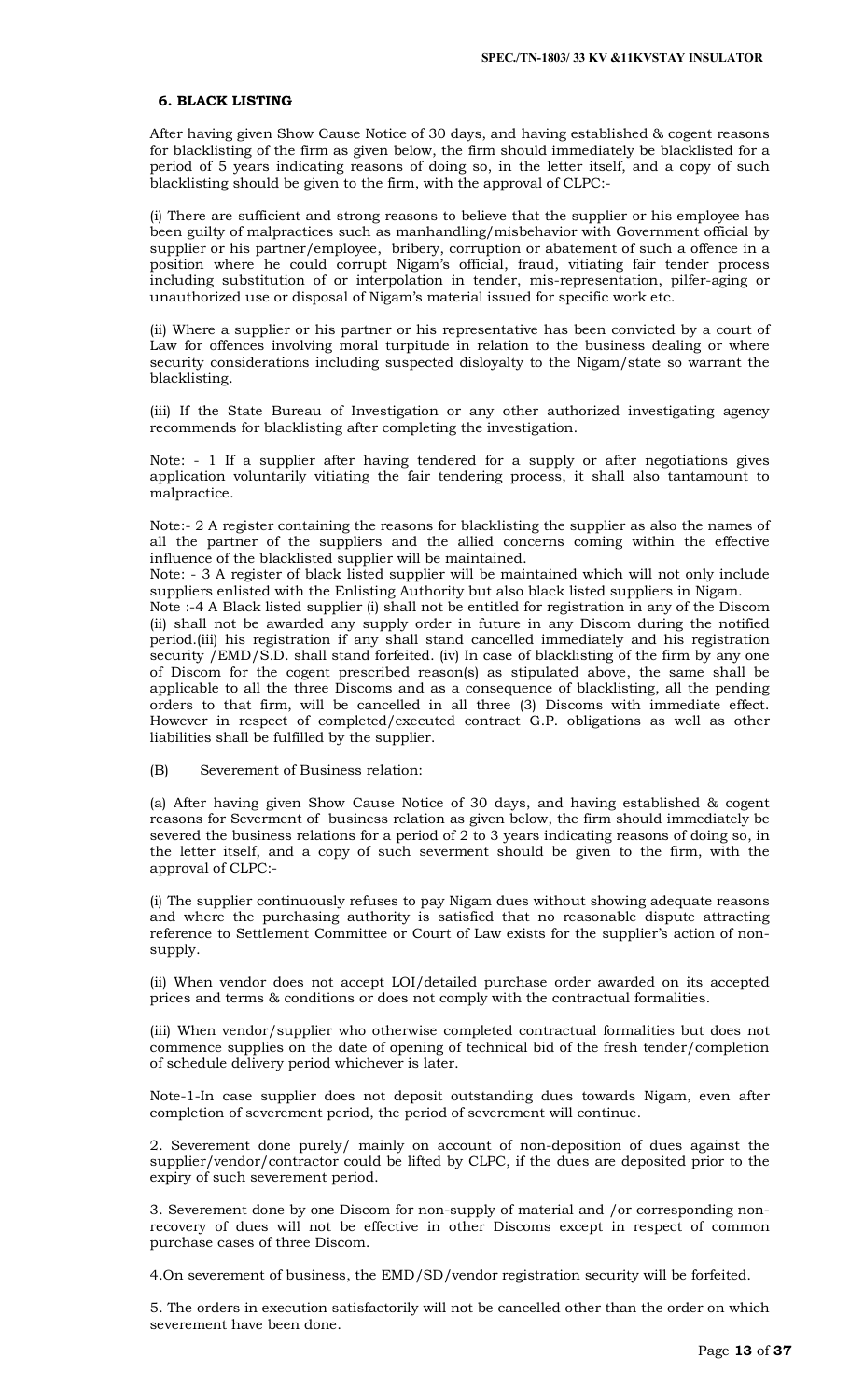### (C) **DEBARMENT**

Reasons on which Debarment can be made:-

(i) The competent authority may debar the supplier on account of his performance or other disabilities, if it is no longer considered fit to remain under vendor registration as per his obligation under vendor registration.

(ii) If at any subsequent stage of inspection of firms after award of contract, it is found that firm does not have sufficient tech. staff or required/necessary technical equipments, the purchasing authority can debar the firm for one year or next tenders whichever is later. The debarment will be lifted only on re-inspection of firm's works; the defects noticed earlier are fully rectified to the satisfaction of Nigam.

(iii) When contract agreement executed and supplies commenced but could supply only up to 50% of ordered quantity and scheduled delivery period expired, then the firm can be debarred for one year or next tender whichever is later in that Discom only for that particular item/rating/ capacity/size etc.

(iv) The suppliers who have been awarded contract for supply of material is not adhering to the periodic delivery schedule, the contract awarding authority reserve the right to terminate the contract and may debar the firm in participating in tender for a period of 2 to 3 years.

Note:-1. On debarment, the EMD/ SD/Vendor Registration security shall be forfeited.

Note:-. 2. If the firm is debarred in one Discom for any reasons then the same should not be applicable in other Discom subject to exception that in case of common Discoms purchases such debarment of a firm would be applicable to all three Discoms for that particular item and rating/capacity/size etc.

### 6.0 **APPEALS AND APPLICATIONS**:-

Appeal against the order of blacklisting, severement and debarment can be filed before BOD within a period of 3 months from the date of intimation. The letter of appeal will be addressed to the order placing authority. Who will process the case for placing the matter in B.O.D. with in a period 60 days. The BOD may reduce or waive the penalty, if sufficient reasons/supporting documents are furnished by the supplier.

#### **GENERAL CONDITIONS : - (ALL CONDITIONS BE DULY SIGNED & SEALED)**

- I) The bidder shall clearly indicate the deviations such as `Technical Deviation & Commercial Deviations' in the prescribed Performa only. The deviations indicated elsewhere in the bid shall not be accepted.
- II) The bidder must clearly fill up each and every particular of guaranteed technical particulars annexed with Technical Specifications otherwise he will be responsible for Technical Non-responsiveness.
- III) All documents required in the prescribed format are to be furnished along with the bid itself only except an attested copy of BIS license (wherever it is required), failing which the bid will be summarily rejected.
- IV) However, a copy of BIS License may be submitted by the bidder up to the official working hours of one working day prior to the schedule / notified date of opening of price bid along with undertaking that BIS License so furnished is valid till date and same has not been withdrawn/cancelled by Bureau of Indian Standard. Similar undertaking of validity of BIS License be also furnished by the bidder who furnishes BIS License along with Technical Bid.
- **v) The date of conducting type test shall be before the date of opening of Technical Bid. The date of issuing of type Test Bank Guarantee in lieu of non-furnishing of Type Test reports shall be before the date of opening of technical bid & the Type Test BG issued on or after opening of technical bid shall not be accepted.**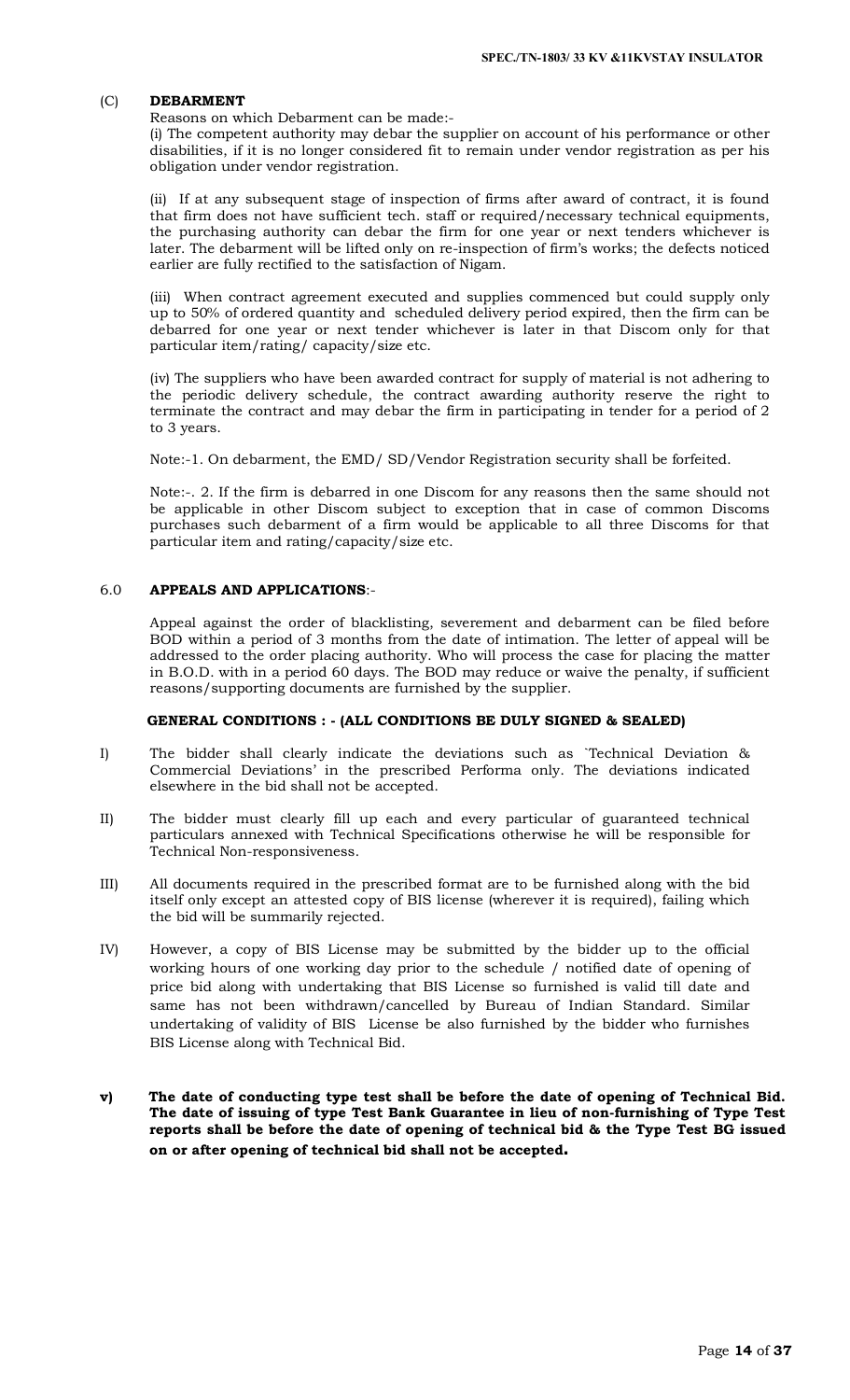#### **SCHEDULE – III B**

# **BANK GUARANTEE IN LIEU OF FURNISHING OF TYPE TEST CERTIFICATE**

( On Rajasthan Non-Judicial Stamp Paper worth Rs. @ 0.25% of BG amount or Rs. 25,000/-, whichever is less.)

To,

The Superintending Engineer (MM&C), Jodhpur Vidyut Vitran Nigam Limited, New Power House Premises, Industrial Area, Jodhpur -342003.

Dear Sir,

 Whereas Jodhpur Vidyut Vitran Nigam Limited , Jodhpur ( hereinafter called the purchaser) has issued a bid enquiry under TN……. for procurement of ……………………………………………. ( Name of material) .

 Whereas M/s …………………………………………….. (hereinafter called the bidder ) has furnish a bid for supply of ………….. to The Superintending Engineer (MM&C), Jodhpur Vidyut Vitran Nigam Limited, Jodhpur or his Nominated officer (s) .

 Whereas in accordance with the provision of the specification of the afore said TN…….. , the bidder can deposit a bank guarantee in lieu of the requirement of furnishing the type test certificates.

Whereas M/s .............. (the bidder) have requested us (Name of the Bank) to furnish the bank guarantee in lieu of the type test certificate for an amount equivalent to Rs……………… ( in words also) only.

 Under this Bank Guarantee , we (Name of the Bank) hereby undertake unconditionally and irrevocably to guarantee as primary obligator and not as Surety merely, the payment to the purchaser on his first demand without whatsoever right of objection on our part and without his first claim to the bidder in the amount not exceeding ( amount of guarantee in figures and words).

 Payment pursuant to this undertaking will be demanded by the purchaser from the Bank and will be met by the Bank without question in the case in which the bidder , on receipt of the order and  $\overline{I}$  or after the acceptace of this bid, makes default in furnishing the required type test certificates. Also whether the occasion or ground has arisen for such demand the decision of The Superintending Engineer (MM&C), Jodhpur Vidyut Vitran Nigam Limited, shall be final.

 The liability of the Bank shall not at any time exceed Rs………………. ( Rupees……………).

 The undertaking will be determined on but will not withstanding such determination, continue to be in force till the expiry of 3 months from that date.

 No indulgence or grant of time by the purchaser to the bidder without the acknowledgement of the Bank will discharge the liabilities of the Bank under this guarantee.

 The guarantee herein contained shall not be affected by any change in the constitution of the bidder.

 All disputes arising under the said guarantee between the Bank and the bidder or between the bidder and the purchaser pertaining to the guarantee shall be subject to the jurisdiction of Courts only at JODHPUR in Rajasthan.

 The bank further undertake not to revoke this guarantee during its currency except with the previous consent of the The Superintending Engineer (MM&C), Jodhpur Vidyut Vitran Nigam Limited, Jodhpur.

 Notwithstanding anything contained herein before, the Bank's liability under this guarantee i.e restricted to Rs………………… (Rupees …………..) and the guarantee shall remain in force upto …………………. Unless demand or claim in writing is presented on the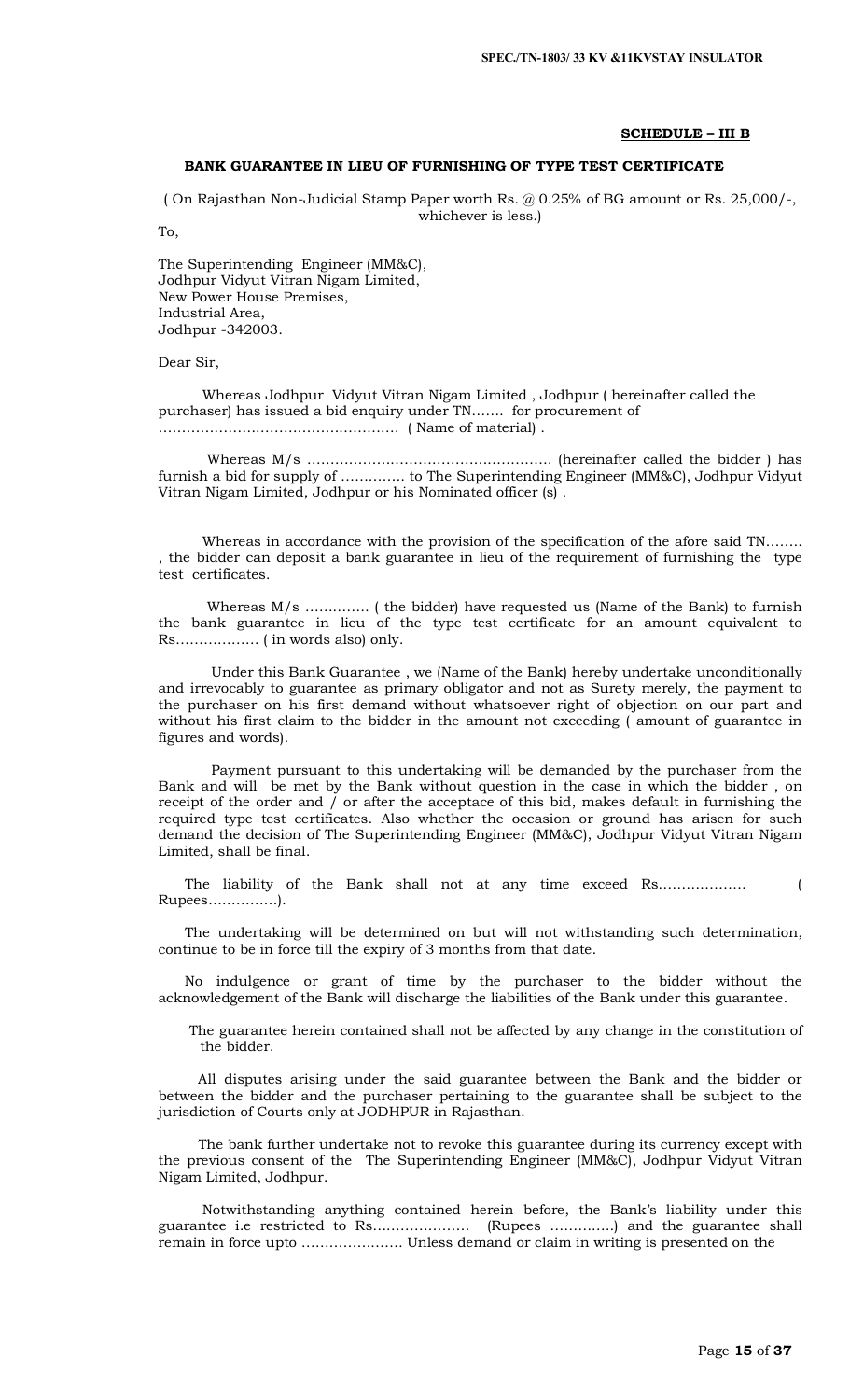Bank within three months from that date, the bank shall be released and discharged from all liabilities thereunder. However, the validity of the bank guarantee shall be extended as and when required by the purchaser.

 IN WITNESS WHEREOF the bank has executed these presents the day …………. month……………. and year…………….

Yours faithfully,

 ( Bankers) Executant

Witness:

1. 2.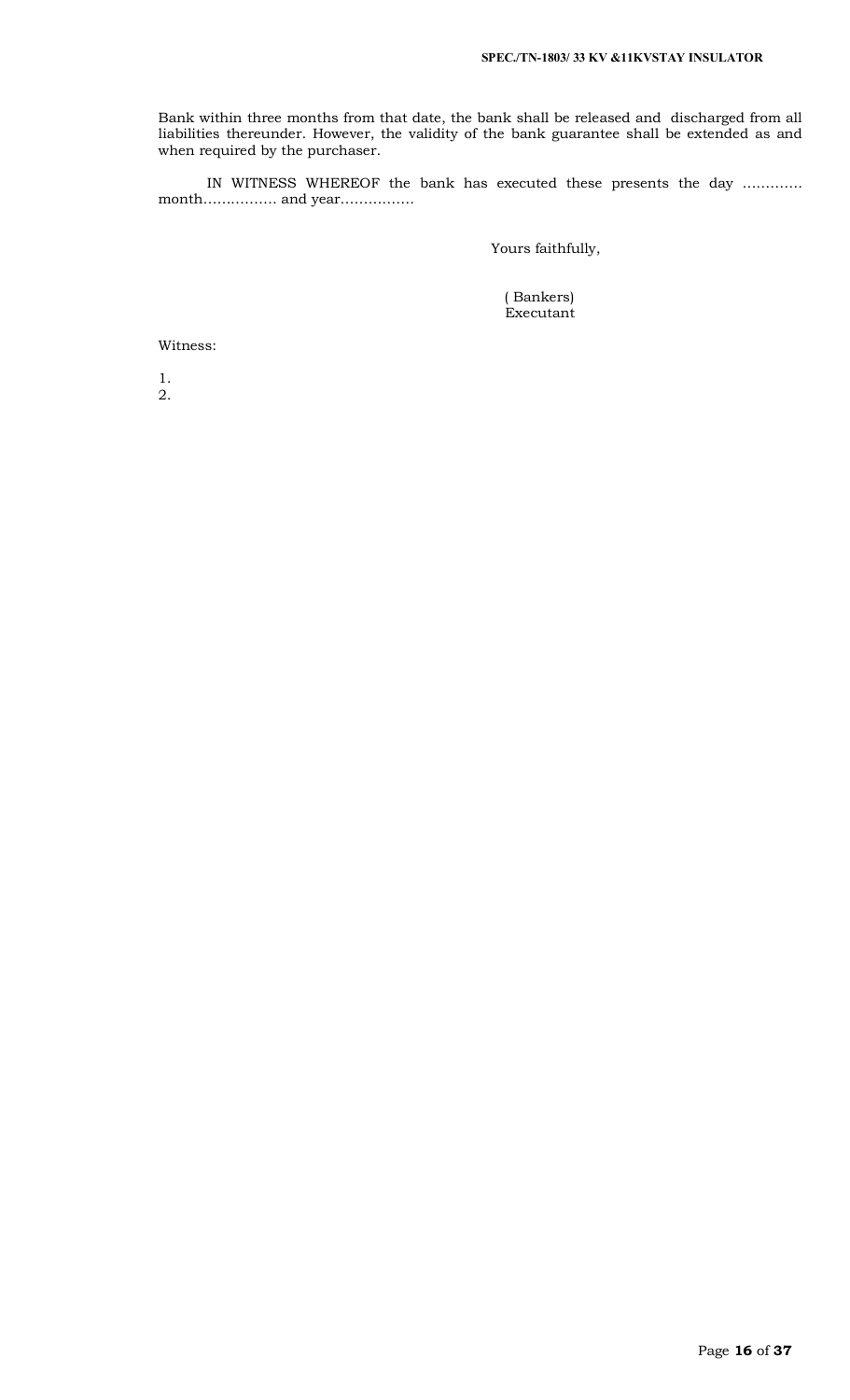# **TN-1803**

### **SCHEDULE-IV A**

# **ITEM - 33 KV&11 KV STAY INSULATORS**

### **Must be filled in by the bidder and attached with Technical Bid**

To,

The Superintending Engineer (MM&C), Jodhpur Vidyut Vitran Nigam Limited, Jodhpur.

Dear Sir,

With reference to your invitation to bid against specification No. **JdVVNL/SE (MM&C) /EIIAII/TN-1803**, we agree to supply the following quantity:

| S.<br>No. | <b>Particulars of Items</b>                  | <b>Bid</b><br>Quantity<br>( Nos.) | Qty.<br><b>Offered</b><br>( Nos.) | Justification of<br>quantity offered<br>per<br>as<br>Qualifying<br>Requirement | <b>Status of Type</b><br><b>Test certificate</b> |
|-----------|----------------------------------------------|-----------------------------------|-----------------------------------|--------------------------------------------------------------------------------|--------------------------------------------------|
| 1.        | 2.                                           | З.                                | 4.                                | 5.                                                                             | 6.                                               |
|           | <b>STAY</b><br>33<br>KV<br><b>INSULATORS</b> | 17067                             |                                   |                                                                                |                                                  |
|           | <b>STAY</b><br>KV<br><b>INSULATORS</b>       | 337304                            |                                   |                                                                                |                                                  |

1. The offer is valid for a period of 120 days after the date of opening of this bid.

- 2. The prices are **FIRM.**<br>3. It is noted that the
- It is noted that the quantity as mentioned in the specification are approximate and we agree to supply any quantity as per your requirement.
- 4. The delivery shall strictly be in accordance with our delivery schedule as given in Schedule-VIII of this specification. In case we fail to deliver the materials as indicated in the clause No.1.23 of GCC (Section-II), we are liable to pay recovery for delay in delivery as per clause No.1.24 of this Schedule-II of this specification. The material shall conform to your specification No. **SE/MM&C/TN-1803** and as per relevant ISS in all respect.
- 5. We conform that we agree to all the terms & conditions as well as the technical stipulation of your specification No. **SE/MM&C/TN-1803** and there are no deviations other than as specified in the Schedule-VI (A & B).

 **Yours faithfully,** 

 **Signature of bidder with stamp**  *Dated* **Dated**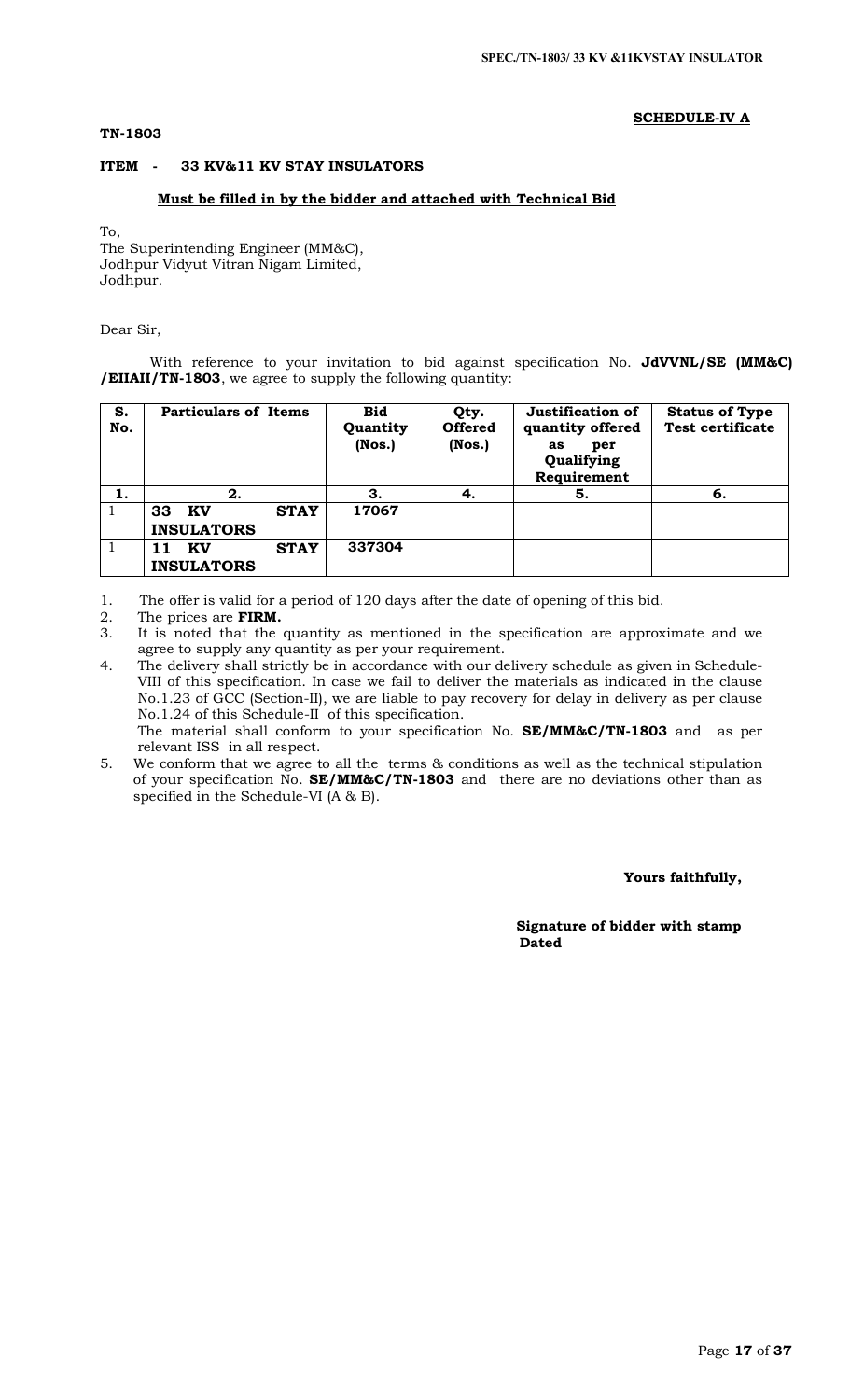**SCHEDULE – V TN-1803**



# **JODHPUR VIDYUT VITRAN NIGAM LIMITED A Govt. of Rajasthan Undertaking**

Statement of guaranteed technical particulars and other performance data for supply of ……………………………………….. (Name of material) against specification no..………………………..

S.No. Particulars of technical & other performance data guaranteed.

Certified that we agree to all the aforesaid technical particulars and other performance data except following :-

| S.No. | Particulars of technical & other | Reasons for           |
|-------|----------------------------------|-----------------------|
|       | Performance data                 | deviations/departure. |

### **(Signature)**

Name & Designation with seal of the bidder.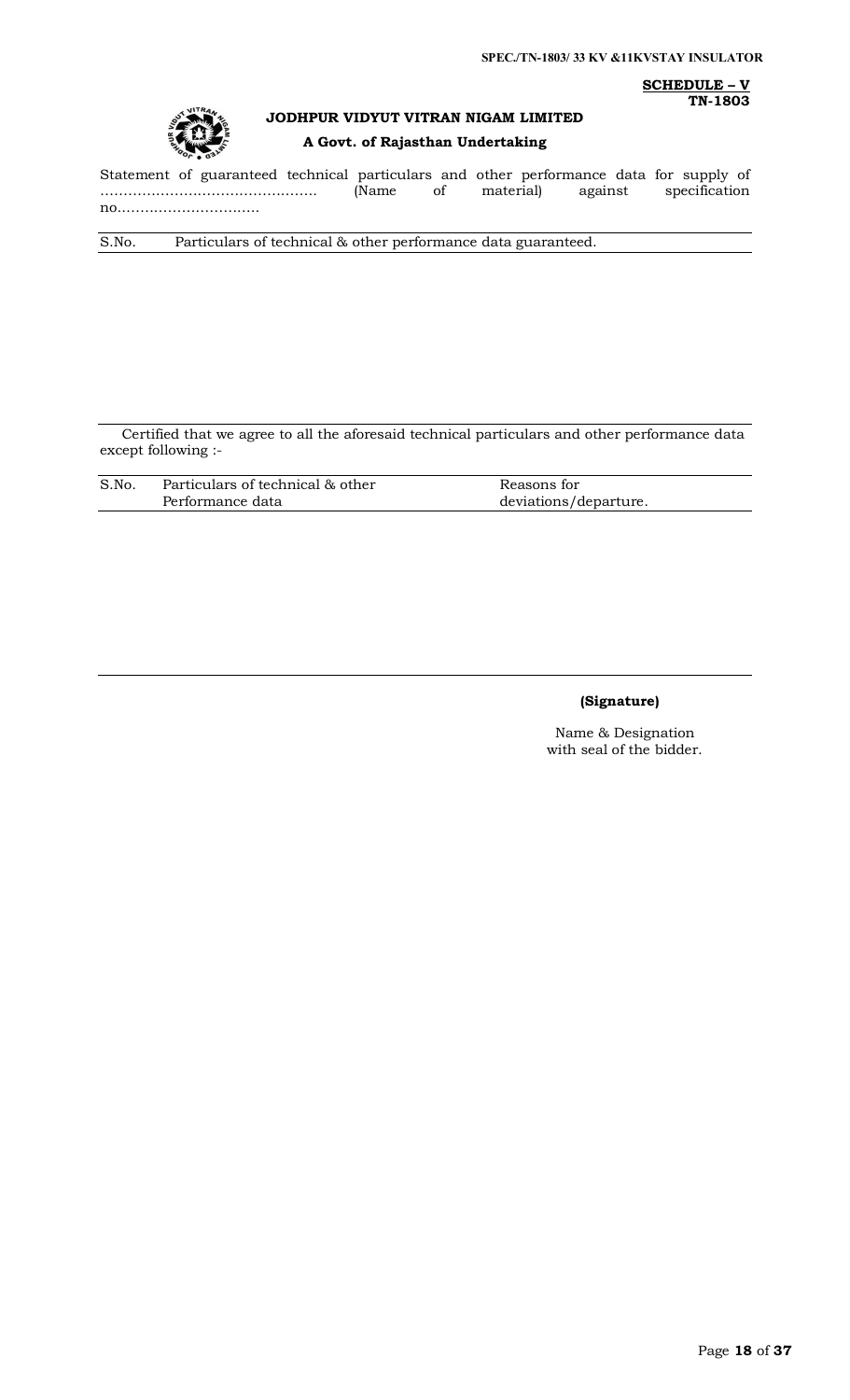# **SCHEDULE-V A**

| GUARANTEED TECHNICAL AND<br><b>INSULATOR UNDER TN-1803</b>                                             |                                    | OTHER PARTICULARS OF 33 KV STAY (GUY) |  |  |  |
|--------------------------------------------------------------------------------------------------------|------------------------------------|---------------------------------------|--|--|--|
| 1. Manufacturer's Name &<br>Address<br>i) Office<br>ii) Works<br>iii) GST No.                          |                                    |                                       |  |  |  |
| 2. Standard Specification : IS: 5300/1969 Latest<br>to which the insulators<br>shall conform           | amended.                           |                                       |  |  |  |
| 3. Size of Insulators                                                                                  |                                    | $140$ mmx $85$ mmx $25$ mm            |  |  |  |
| 4. Tolerance on various<br>$\ddot{\cdot}$<br>dimensions.                                               | (Brown glazed)<br>(Latest amended) | As per IS:5300/1969                   |  |  |  |
| 5. Minimum failing $load(KN)$ :                                                                        | 88                                 |                                       |  |  |  |
| 6. Dry one minure power<br>$\ddot{\cdot}$<br>frequency withstand<br>voltage, KV (rms)                  | 27                                 |                                       |  |  |  |
| 7. Wet one minute power :<br>frequency withstand voltage<br>KV (rms)                                   | 13                                 |                                       |  |  |  |
| 8. Weight per piece (Kg) :<br>(approximate)                                                            |                                    |                                       |  |  |  |
| 9. Details of packing : In double gunny / single                                                       |                                    |                                       |  |  |  |
| 10. Creepage Distance :                                                                                | HDP<br>57MM                        |                                       |  |  |  |
| 11. Marking (Trade Mark)<br>$\ddot{\phantom{1}}$                                                       |                                    |                                       |  |  |  |
| 12. Any other particulars<br>$\ddot{\cdot}$<br>which the bidder may<br>like to give.<br>13. E mail ID: |                                    |                                       |  |  |  |

Signature of bidder with seal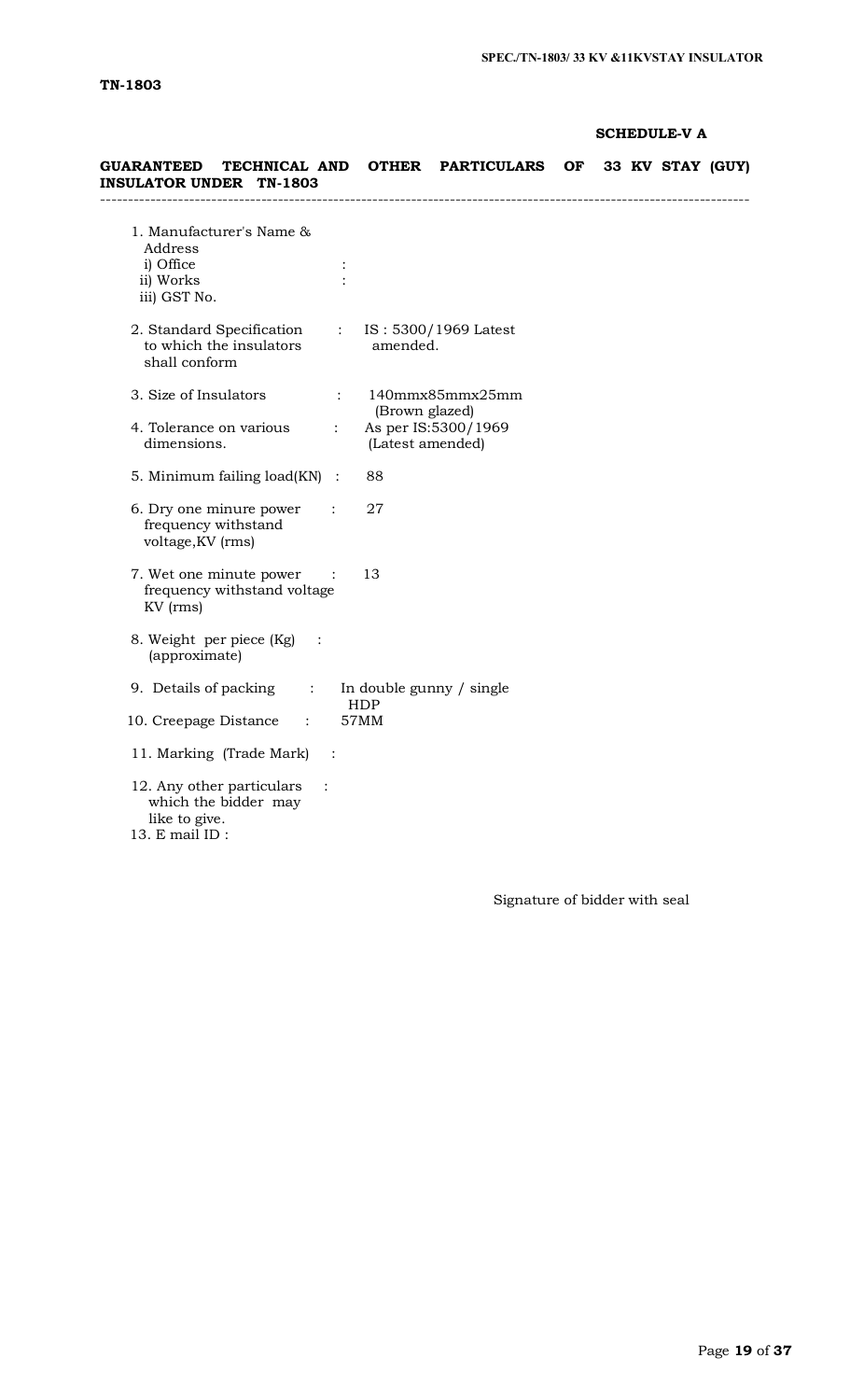# **TN-1803 SCHEDULE-V-B**

| TECHNICAL AND<br><b>GUARANTEED</b><br>INSULATOR UNDER TN-1803                        |                  | <b>OTHER</b>                       | <b>PARTICULARS</b>                                   | OF. |  | 11 KV STAY (GUY) |  |
|--------------------------------------------------------------------------------------|------------------|------------------------------------|------------------------------------------------------|-----|--|------------------|--|
| 1. Manufacturer's Name &<br>Address<br>i) Office<br>ii) Works<br>iii) GST No.        |                  |                                    |                                                      |     |  |                  |  |
| 2. Standard Specification<br>to which the insulators<br>shall conform                | $\frac{1}{2}$ .  | amended.                           | IS: 5300/1969 Latest                                 |     |  |                  |  |
| 3. Size of Insulators<br>4. Tolerance on various<br>dimensions.                      | $\mathbb{R}^{n}$ | (Brown glazed)<br>(Latest amended) | $110$ mmx $75$ mmx $22$ mm<br>As per IS:5300/1969    |     |  |                  |  |
| 5. Minimum failing $load(KN)$ :                                                      |                  | 53                                 |                                                      |     |  |                  |  |
| 6. Dry one minute power<br>frequency withstand<br>voltage, KV (rms)                  | $\ddot{\cdot}$   | 22                                 |                                                      |     |  |                  |  |
| 7. Wet one minute power<br>frequency withstand voltage<br>KV (rms)                   |                  | 9                                  |                                                      |     |  |                  |  |
| 8. Weight per piece (Kg)<br>(approximate)                                            | $\ddot{\cdot}$   |                                    |                                                      |     |  |                  |  |
| 9. Details of packing                                                                | $\mathcal{L}$    |                                    | In double gunny / single<br>HDP (As per cl. $15.0$ ) |     |  |                  |  |
| 10. Creepage Distance                                                                |                  | : 48MM                             |                                                      |     |  |                  |  |
| 11. Marking (Trade Mark)                                                             | $\ddot{\cdot}$   |                                    |                                                      |     |  |                  |  |
| 12. Any other particulars<br>which the bidder may<br>like to give.<br>13. E mail ID: | $\ddot{\cdot}$   |                                    |                                                      |     |  |                  |  |

Signature of bidder with seal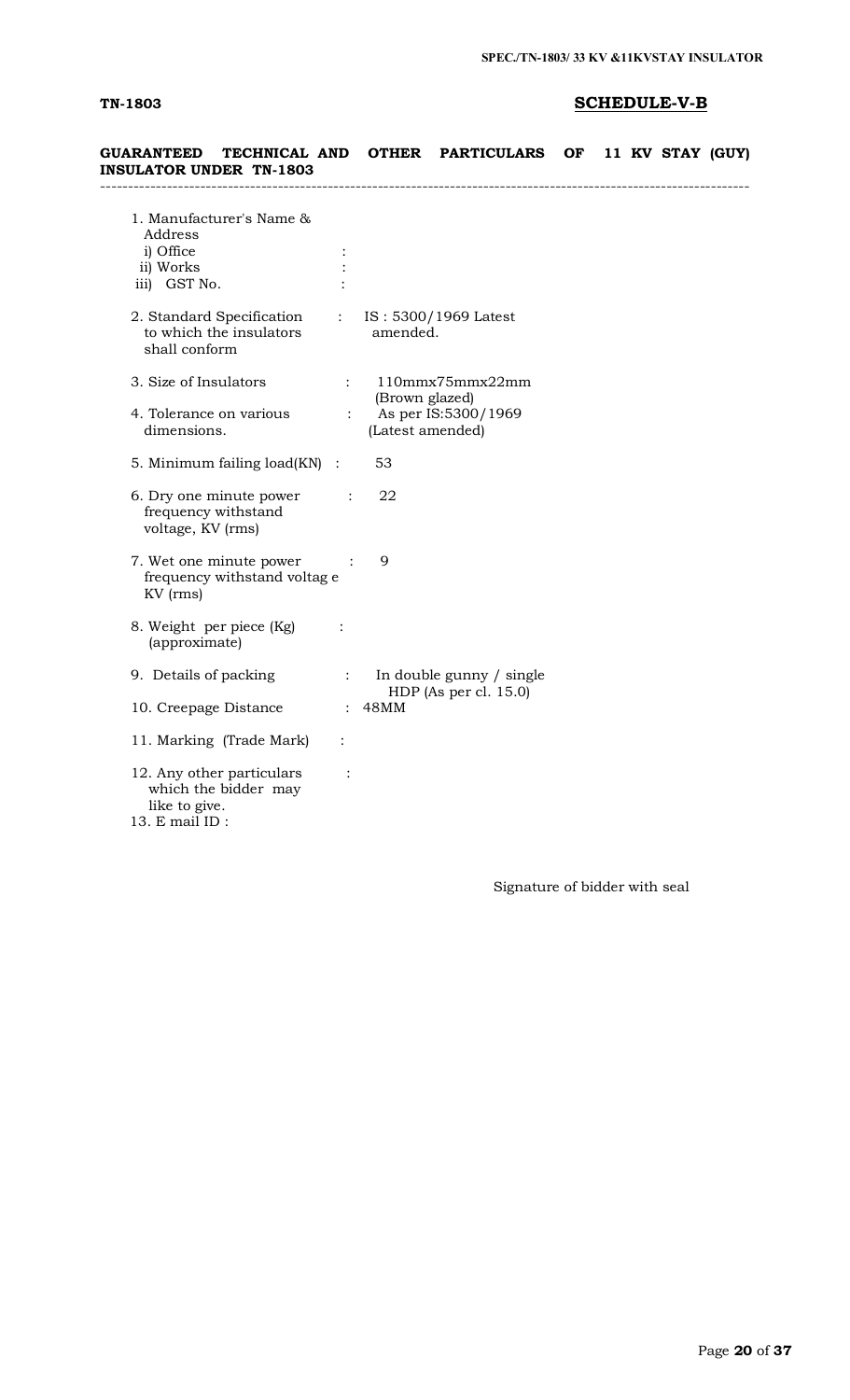### **SCHEDULE – VI (A) TN-1803**



The bidder shall state under this schedule the departure from the Purchaser's specification in respect of technical is as under:-

S.No. Main Deviations from Technical Specification.

Certified that we agree to all the technical specification of the NIT except for the deviation to the extent indicated above.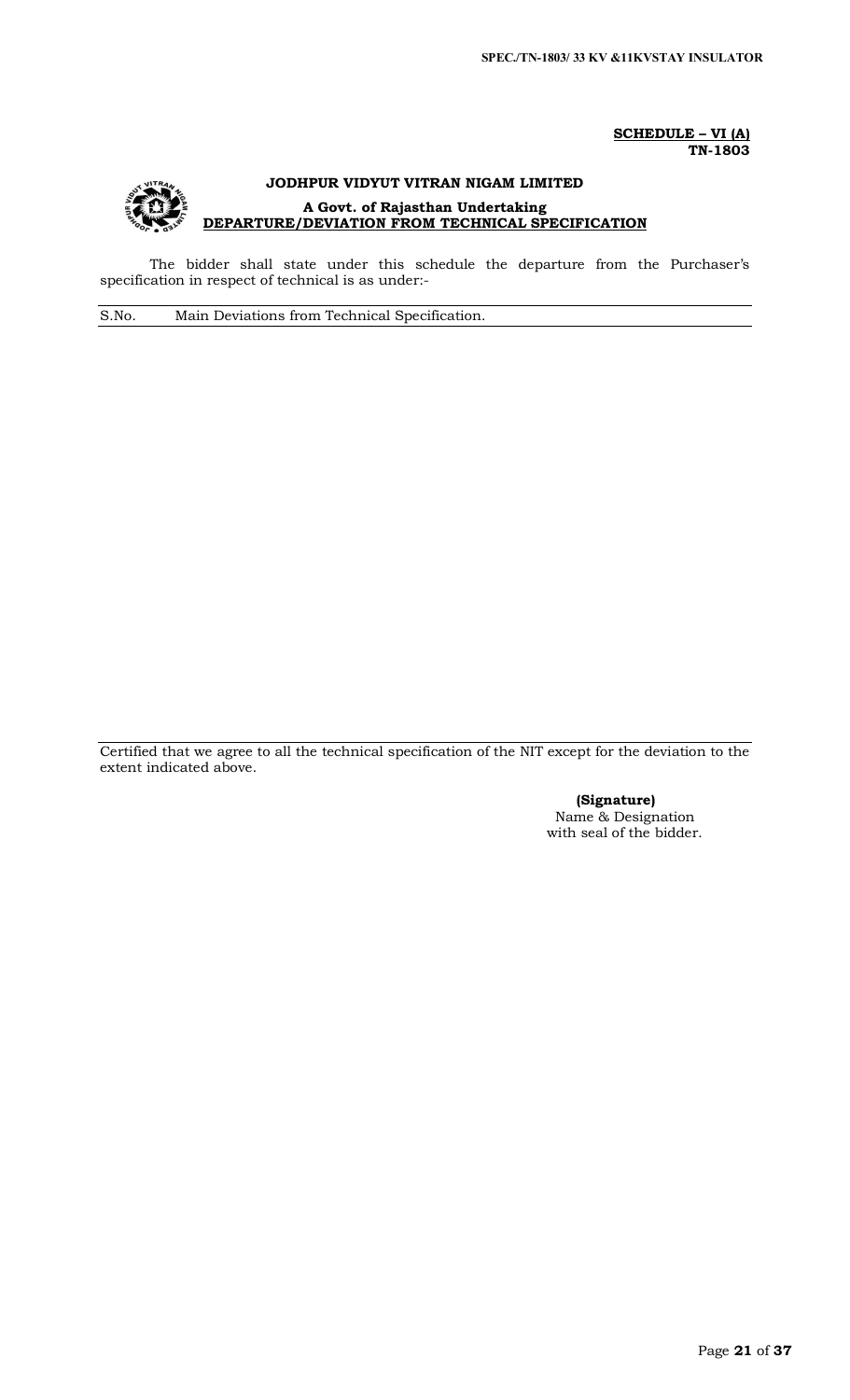**SCHEDULE – VI (B) TN-1803**

# **JODHPUR VIDYUT VITRAN NIGAM LIMITED A Govt. of Rajasthan Undertaking**

**DEPARTURE FROM COMMERCIAL TERMS & CONDITIONS OF THE SPECIFICATION**

The bidder shall state under this schedule the departure from the Purchaser's specification in respect of Commercial terms & conditions:-

S.No. Main Deviations from Specification.

Certified that we agree to all the commercial terms & conditions as laid down in General Conditions of Contract to the specification except for the deviation to the extent indicated above.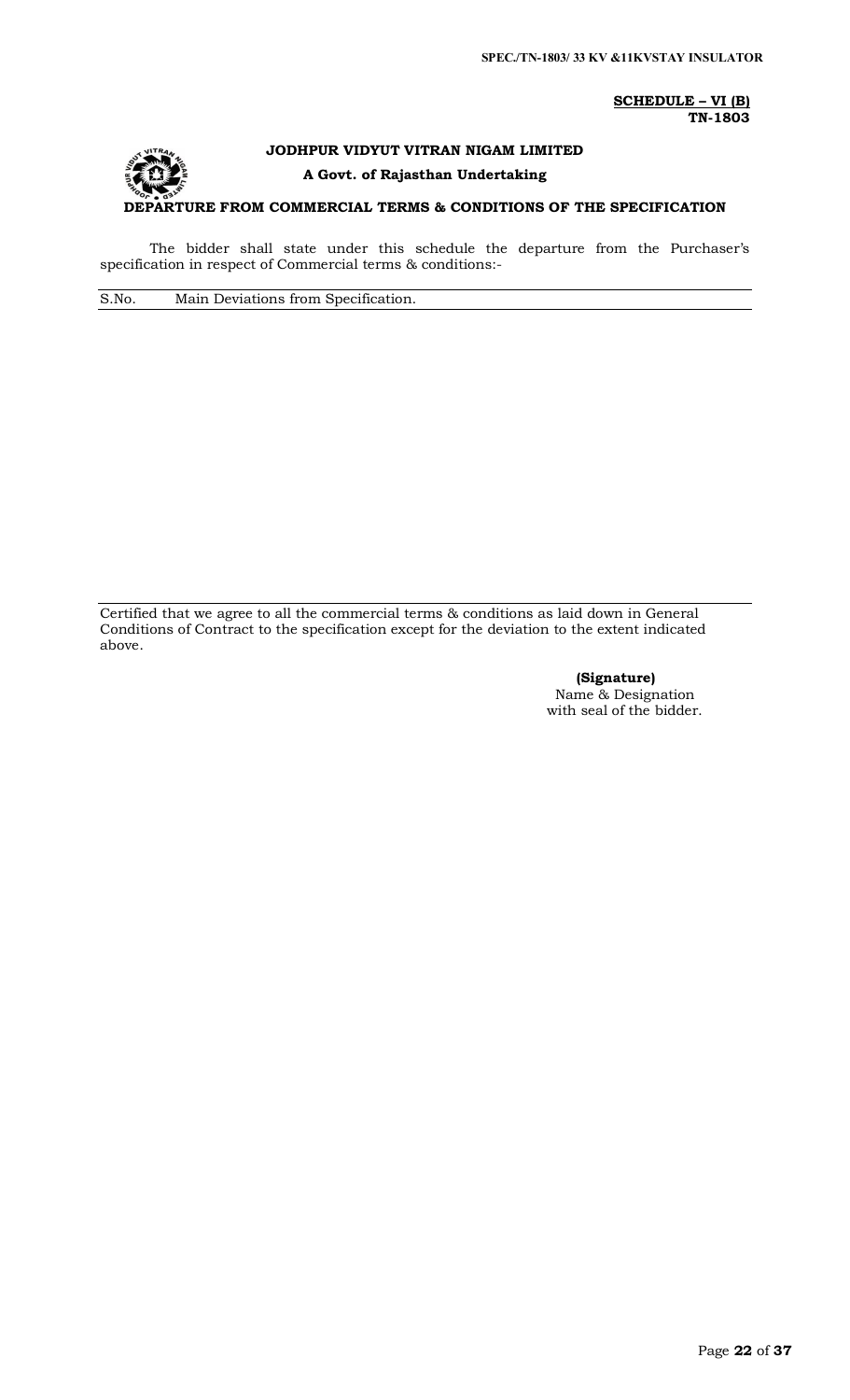**SCHEDULE – VII TN-1803**



**JODHPUR VIDYUT VITRAN NIGAM LIMITED**

**A Govt. of Rajasthan Undertaking**

### **LIST OF PAST SUPPLIES**

The bidder shall state under this schedule whether material and equipments, similar to those offered in the tender have been previously supplied by him. A list shall be given of such orders executed by him together with information regarding the names of purchasing organizations, quantities supplied and when the supplies were effected. This list should be in form given below:-

| S.No. Detailed particulars Qty in<br>of items supplied | Nos. | & Date | Order No. Name & details<br>of purchasing authority Completion | Date of |
|--------------------------------------------------------|------|--------|----------------------------------------------------------------|---------|
|                                                        |      |        |                                                                |         |

| If executed partially | whether still  | Delivery      | Remarks to be |
|-----------------------|----------------|---------------|---------------|
| mentioned             | to be executed | stipulated in | (Qty.         |
| in Nos.)              |                | order         |               |
|                       |                |               |               |
|                       |                |               |               |

**Note:** Separate schedules are to be furnished by the bidder for past supply to the JdVVNL, Jodhpur other State Electricity Boards and other Departments /Organizations.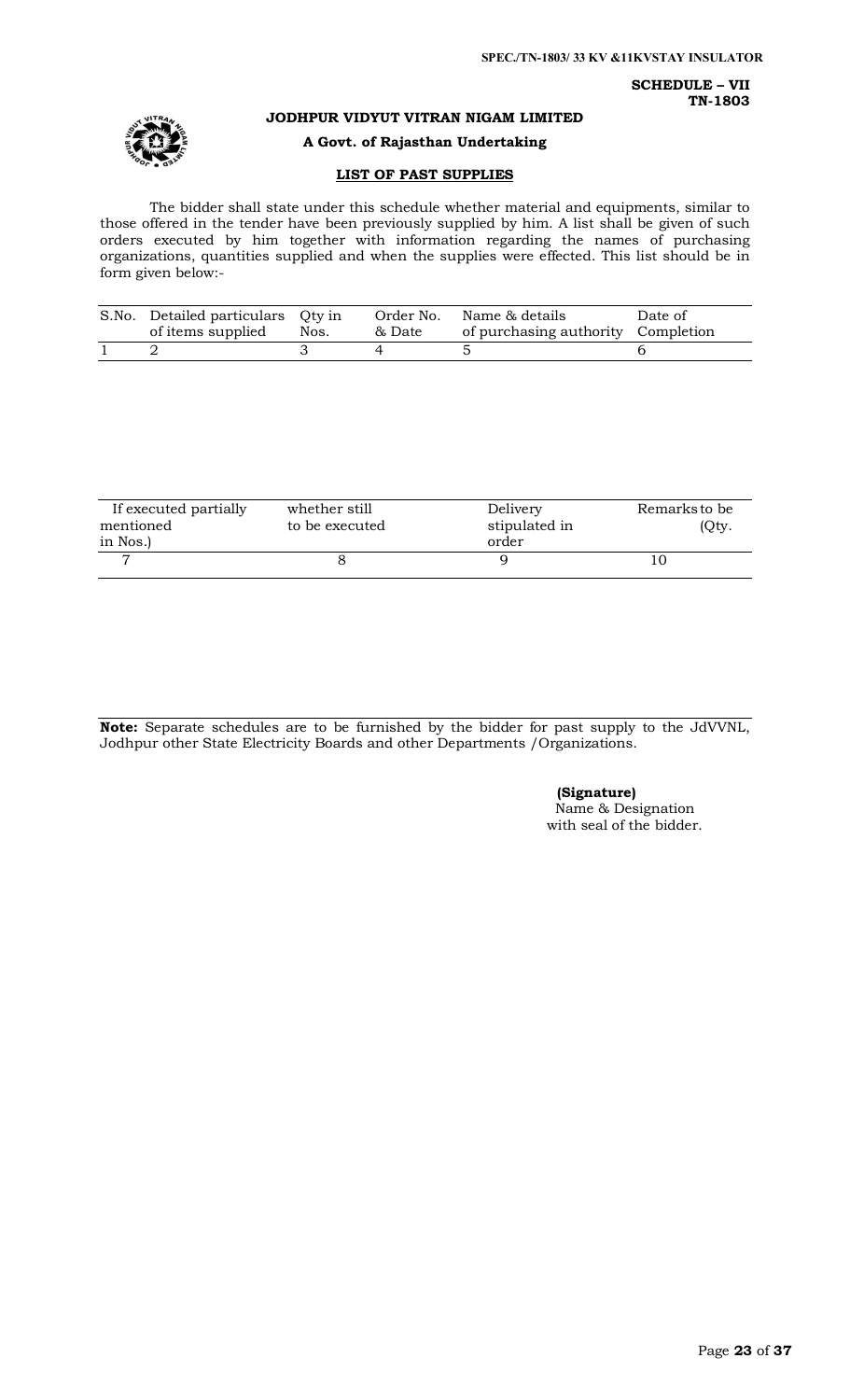**SCHEDULE-VIIA TN-1803**

### **TO WHOMSOEVER IT MAY CONCERN**

|      | (Complete with address)<br>have manufactured and supplied the goods / equipments / material during the following<br>financial year(s) to the Electrical Utilities / Government Departments / Discoms/ SEBs as<br>detailed out below: |                                       |                               |                                         |      |                     |                      |                                 |                      |             |
|------|--------------------------------------------------------------------------------------------------------------------------------------------------------------------------------------------------------------------------------------|---------------------------------------|-------------------------------|-----------------------------------------|------|---------------------|----------------------|---------------------------------|----------------------|-------------|
| S.No | Financial<br>year in                                                                                                                                                                                                                 | <b>Detailed</b><br><b>Particulars</b> | Name and<br>particulars       | Order No.<br>& date                     | Unit |                     | Ordered              | <b>Actual Supplied</b><br>up to |                      | Rem<br>arks |
|      | which<br>material<br>supplied                                                                                                                                                                                                        | of item(s)<br>supplied                | of<br>purchasing<br>authority | against<br>which<br>item(s)<br>supplied |      | <b>Ouan</b><br>tity | <b>Value</b><br>(Rs) | <b>Ouantit</b><br>у             | <b>Value</b><br>(Rs) |             |
|      | $\mathbf{2}$                                                                                                                                                                                                                         | 3                                     | 4                             | 5                                       | 6    | 7                   | 8                    | 9                               | 10                   | 11          |
|      |                                                                                                                                                                                                                                      |                                       |                               |                                         |      |                     |                      |                                 |                      |             |
|      |                                                                                                                                                                                                                                      |                                       |                               |                                         |      |                     |                      |                                 |                      |             |
|      |                                                                                                                                                                                                                                      |                                       |                               |                                         |      |                     |                      |                                 |                      |             |

Signature With Seal of the Bidder

 Signature of C.A Name & Designation Name : Address:

Date\_ Place\_\_\_

### **Membership No: UDIN NO:-**

The above particulars are true and correct based on explanations, records and books of accounts produced before us. Further the above certificate issued on the request of the company.

CA Firm (\_\_\_\_\_\_\_\_\_\_\_\_\_\_\_\_\_\_\_\_)

# **NOTE- AN UNDERTAKING FOR THE SAME BE FURNISHED AS DETAILED IN ANNEXURE-I**

**Note:- The CA Certificate should be furnished on the letter head of CA and must be signed by the bidder and C.A. firm. The details i.e. address of C.A. & membership No. shall clearly be mentioned on C.A. certificate. In case C.A. certificate is not signed by the bidder/furnished without membership No. & address of C.A. then same may not be considered for which responsibility rests with the bidder.**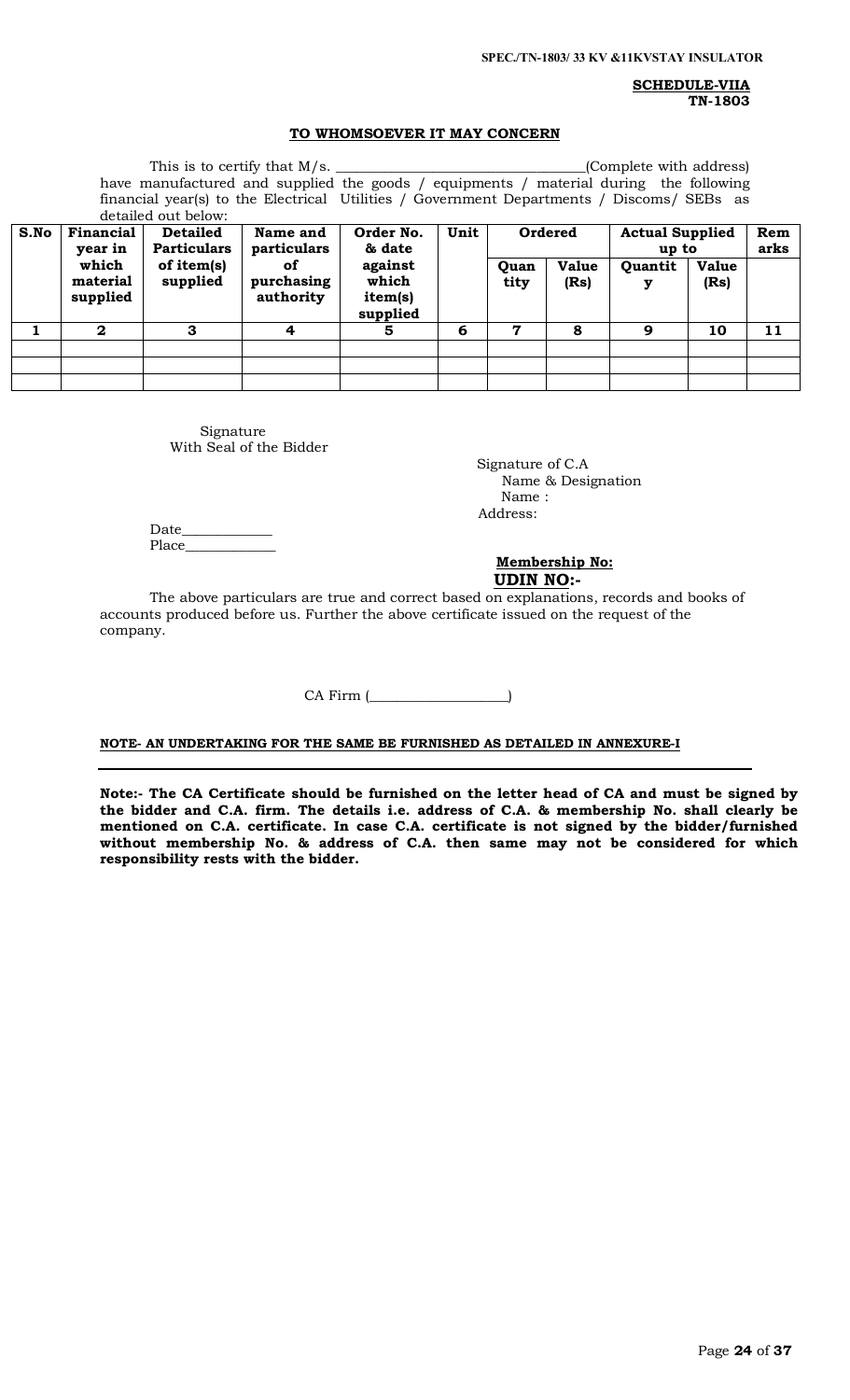**SCHEDUE-VIII TN-1803**

### **JODHPUR VIDYUT VITRAN NIGAM LIMITED**

### **DELIVERY SCHEDULE**

# **PART – A**

The delivery Schedule of the material by the Purchaser Officer is as mentioned hereunder:-

| S.N<br>$\mathbf{o}$ | <b>Particular Of Material</b> | Commencement<br>Period                              | <b>Rate of Supply</b><br>per Month | Period for<br>Completion of<br>delivery of Entire<br>material |
|---------------------|-------------------------------|-----------------------------------------------------|------------------------------------|---------------------------------------------------------------|
| 1.                  | <b>33 KV STAY INSULATORS</b>  | After 30 Days from<br>the date of receipt<br>of P.O | In equal monthly<br>installment    | 09(Nine) Months<br>thereafter                                 |
| 2.                  | <b>11 KV STAY INSULATORS</b>  | After 30 Days from<br>the date of receipt<br>of P.O | In equal monthly<br>installment    | 09(Nine) Months<br>thereafter                                 |

**Note –** In case ordered quantity is different than quoted quantity, then monthly delivery shall be adjusted proportionately. **Tenders in which monthly delivery schedule as above is not indicated, shall be considered as NON-RESPONSIVE.**

### **PART - B**

In case bidder deviates from the delivery schedule mentioned by the purchaser in Part-A, then the delivery Schedule of the material by the bidder shall be indicated / mentioned as under:-

| S.N | <b>Particular Of Material</b> | Commencement<br>Period | <b>Rate Of</b><br>Supply per<br>Month | Period for Completion of<br>delivery of Entire<br>material |
|-----|-------------------------------|------------------------|---------------------------------------|------------------------------------------------------------|
|     |                               |                        |                                       |                                                            |

**Note**: (i) During the commencement period, the process of model assembly and submission of B.O.M. for approval shall be got completed.

ii) During the commencement period the contractual formalities shall be got completed.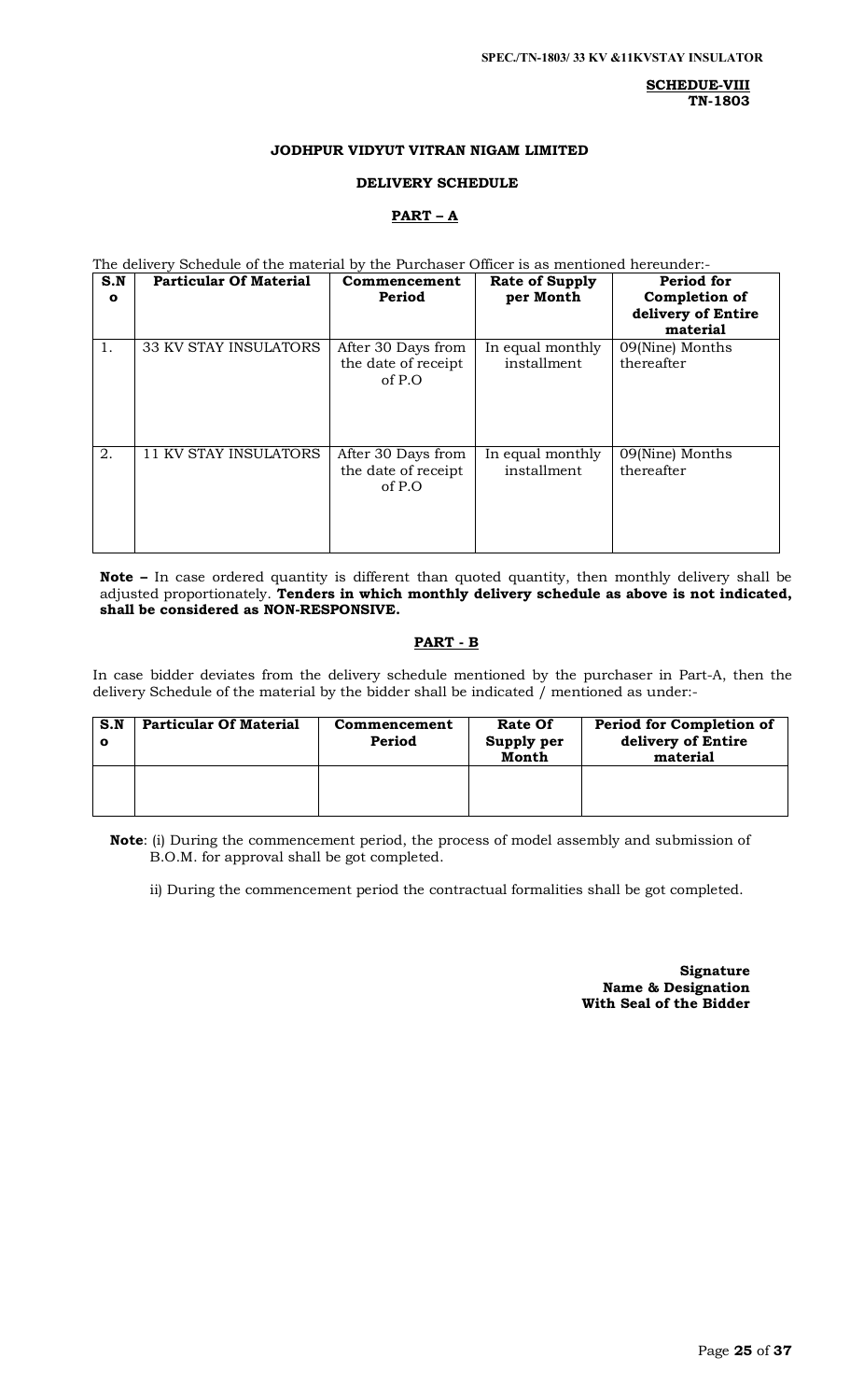**SCHEDULE – IX TN-1803**



### **JODHPUR VIDYUT VITRAN NIGAM LIMITED**

### **A Govt. of Rajasthan Undertaking**

List of Equipments and Technical Hands Available with the Firm (To be filled in by the bidders & enclosed with the bid)

Manufacturers who are quoting against this bid are requested to furnish the following information along-with the bid. The Purchaser will have the discretion to ignore the bid without the under noted particulars and/or ignore the bid particulars.

- 1. Name and Address of Manufacturer.
- 2. Place where works exist.
- 3. Details of machinery particularly with B.H.P. of each item installed.
- 4. Details of staff employed in the works.
- 5. Date when started the manufacturing of item under reference.
- 6. List of items manufactured.
- 7. Literature and drawings of items manufactured showing their description, size, design and other important technical particulars.
- 8. Details of order so far, executed along with the names of organization to whom supplied.
- 9. Manufacturing capacity.
- 10. Is the workshop open for inspection by the representative of the board, if required?
- 11. Statement of financial resources and Banking Reference along with Balance-Sheet for previous two years.
- 12. Testing facilities available for the manufactured articles in the testing laboratory of works.
- 13. Whether the Firm is a small/medium/large scale industry.
- 14. Registration No. with :
	- i. Small Scale, National/State.
		- ii. DGTD
	- iii. State Industries Department.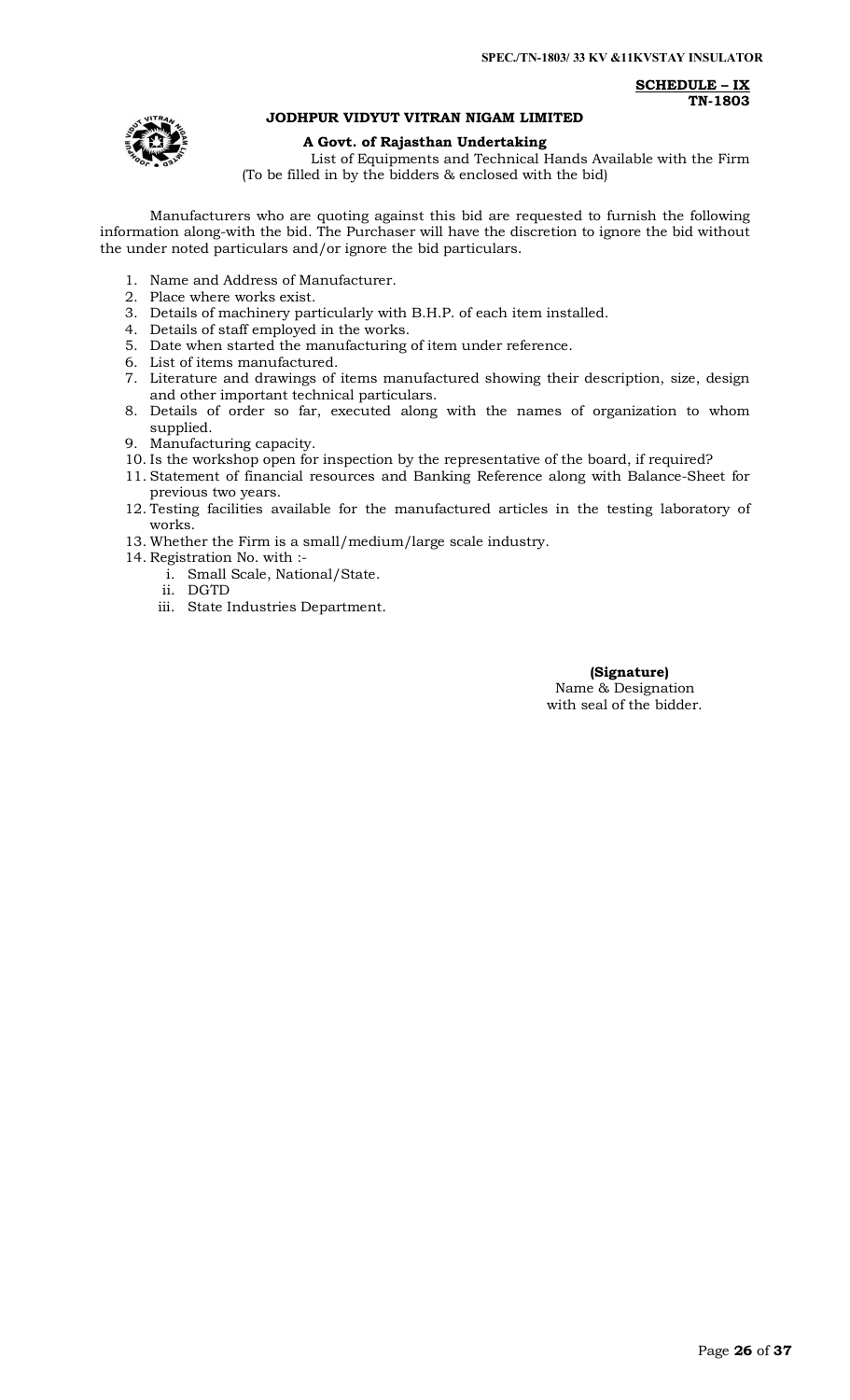### **SCHEDULE – X**

### **(TO BE FURNISHED ON NON-JUDICIAL STAMP WORTH Rs.100/- & DULY NOTARIZED)**

### **FORMAT OF AFFIDAVIT**

| $\mathbf{I}$ and $\mathbf{I}$ and $\mathbf{I}$ and $\mathbf{I}$ | $S/O$ Aged $Yrs$ .                                                                       |                                             |  |    |
|-----------------------------------------------------------------|------------------------------------------------------------------------------------------|---------------------------------------------|--|----|
| Residing at                                                     |                                                                                          | Proprietor/Partner/Director                 |  | of |
| M/s                                                             |                                                                                          | do hereby solemnly affirm and declare that: |  |    |
|                                                                 | (a) My/Our above noted enterprise $M/s$ _________________________________has been issued |                                             |  |    |
|                                                                 | acknowledgement of Entrepreneurial Memorandum Part II by the District Industries         |                                             |  |    |
|                                                                 | Centre dated The acknowledgement No. is dated                                            |                                             |  |    |
|                                                                 | and has been issued manufacture of following items:                                      |                                             |  |    |
| Name of Items                                                   |                                                                                          | Production Capacity (Yearly)                |  |    |
| (i)                                                             |                                                                                          |                                             |  |    |

(ii)

(iii)

(iv)

(v)

(b) My/Our above noted acknowledgement of Entrepreneurial Memorandum Part-II has not been cancelled or withdrawn by the Industries Department and that the enterprise is regularly manufacturing the above items.

(c) My/Our enterprise is having all the requisite plant and machinery and is fully equipped to manufacture the above noted items.

(d) The present status of the firm is as per acknowledgment of Entrepreneurial Memorandum Part-II issued on the date of District Industries Center,

Place\_\_\_\_

therein. So, help me God.

Signature of Proprietor/Director Authorized Signatory With Rubber Stamp and date

### **VERIFICATION**

I, \_\_\_\_\_\_\_\_\_\_\_\_\_\_\_\_\_\_\_\_\_\_\_\_\_\_\_\_\_\_ S/o \_\_\_\_\_\_\_\_\_\_\_\_\_\_\_ Aged\_\_\_\_ Years residing at Proprietor/ Partner/ Director of M/s verify and confirm that the contents at  $(a)$ ,  $(b)$ ,  $(c)$ & (d) above are true and correct to the best of my knowledge and nothing has been concealed

**DEPONENT**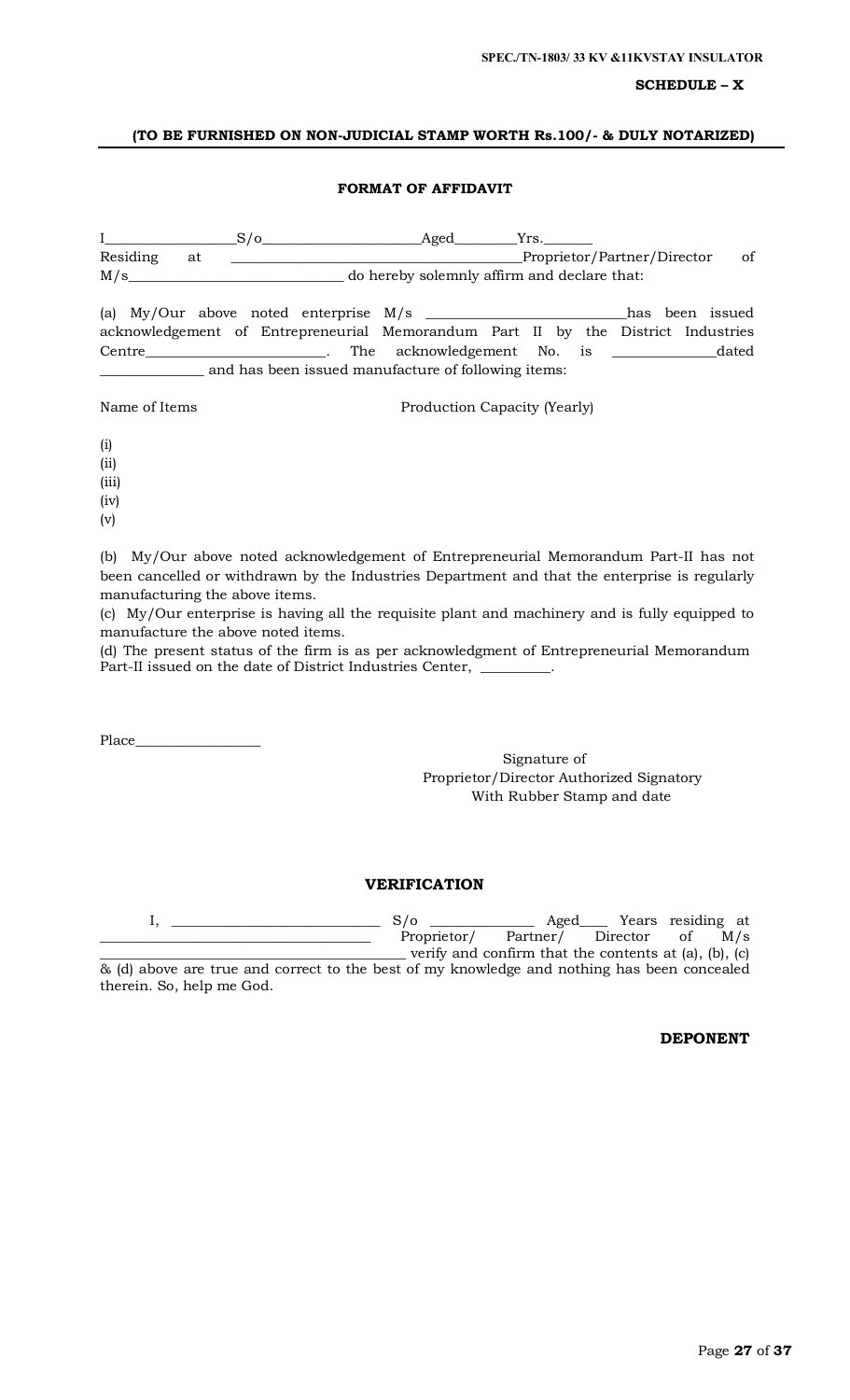**SCHEDULE-XI**

## **JODHPUR VIDYUT VITARAN NIGAM LIMITED (MATERIAL MANAGEMENT & CONTRACT) NEW POWER HOUSE, INDUSTRIAL AREA, JODHPUR -342003**

# **TELEPHONE: 0291-2742223/ FAX: 0291-2746539/E-mail-[semmcjdvvnl@gmail.com](mailto:semmcjdvvnl@gmail.com) Corporate Identity Number (CIN)-U40109RJ2000SGC016483 GST No. 08AAACJ8578R1ZJ**

#### **SPECIFICATION FOR SUPPLY OF 33KV &11KV STAY INSULATOR AGAINST TENDER NOTICE NO: TN-1803**

| A            | NIT No.                       | TN-1803                                                              |                                                       |  |  |  |
|--------------|-------------------------------|----------------------------------------------------------------------|-------------------------------------------------------|--|--|--|
| B            | Cost of tender                |                                                                      | Rs. 2,950.00 (Two Thousand Nine Hundred & Fifty only) |  |  |  |
|              | specifications                | For MSME of Rajasthan Rs. 1475.00                                    |                                                       |  |  |  |
|              |                               | (One Thousand Four Hundred Seventy Five)                             |                                                       |  |  |  |
| $\mathbf{C}$ | Processing fee of RISL        | Rs.1000.00 (One Thousand Only)                                       |                                                       |  |  |  |
| D            | Bid security to be deposited  | <b>11 KV STAY INSULATOR</b>                                          | <b>33 KV STAY INSULATOR</b>                           |  |  |  |
|              | <b>General Bidder:</b>        | Rs.127500.91                                                         | Rs.10752.21                                           |  |  |  |
|              | Sick Unit of Rajasthan:       | Rs 63750.46                                                          | Rs.5376.11                                            |  |  |  |
|              | <b>SSI unit of Rajasthan:</b> | Rs 31875.23*                                                         | Rs.2688.05*                                           |  |  |  |
| E            | Validity                      | 120 days from the next date of opening of techno-<br>commercial bid. |                                                       |  |  |  |
| F            | Base date for price variation | <b>Firm Price</b>                                                    |                                                       |  |  |  |

**\*In case of SSI units of Rajasthan quotes less than the tendered quantity then they are required to furnish Bid Security @ 0.5% of the estimated value of quantity of offered item(s) on the basis of estimated unit FOR destination price(s) mentioned hereunder, failing which bid shall be considered non-responsive.** 

Estimated unit FOR price of **33KV STAY INSULATOR** is **Rs. 31.50**. and **11KV STAY INSULATOR** is **Rs. 18.90**

---------------------------------------------------------------------------------------------------------------- 1. The bids not accompanied with qualification requirement , technical

- requirement indicated in the specification and other requirement given here under will be considered as incomplete offer and sufficient grounds for offer to be passed over:
	- i) Capacity, capability and competency proofing documents.

a) Capacity /orders of similar and higher rating of tendered equipment booked as on date of biding with type and rating and construction details of equipment for which order received be indicated.

b) Copy of purchase orders of Erstwhile RSEB /SEB`S / Electric Utilities / Govt. Departments / Discoms for similar or higher rating equipment latest executed.

- ii) Year wise past experience for last 5 years of similar or higher rating of tendered equipment.
- iii) The details of testing facilities available at the works and copies of latest type test certificates, carried out on similar ITEM.
- iv) Quality assurance plan.
- v) Complete guaranteed technical particulars, out lines and general arrangement drawings along with Bill of Material.
- 2. Bids without Section-I, II, III & Schedules (I to XI) shall be rejected.
- 3. Bids shall be furnished in single copy.
- 4. JdVVNL has the right to reject any offer on the basis of track record of poor performance in execution of previous order / equipment supplied /after sales service while evaluating the Techno-Commercial bid.
- 5. JdVVNL reserves the right to accept minor deviations in standard terms and conditions and also in technical and constructional features as specified in the technical specification (Section-III).
- 6. Deviation of any kind shall not be quoted in BOQ (Bill of quantity) , if found quoted, the same shall be ignored.

7. The following facilities are to be provided by the supplier at his own cost to the inspecting officer of Nigam (JdVVNL).

i) Suitable accommodation.

ii) Local conveyance between arrival point, place of stay, works and departure point.

iii) The supplier shall assist in arranging return ticket and reservation on the request of the inspecting officer for which the payment shall be made by the inspecting officer. In case of joint inspection, single or shared double room accommodation shall be provided.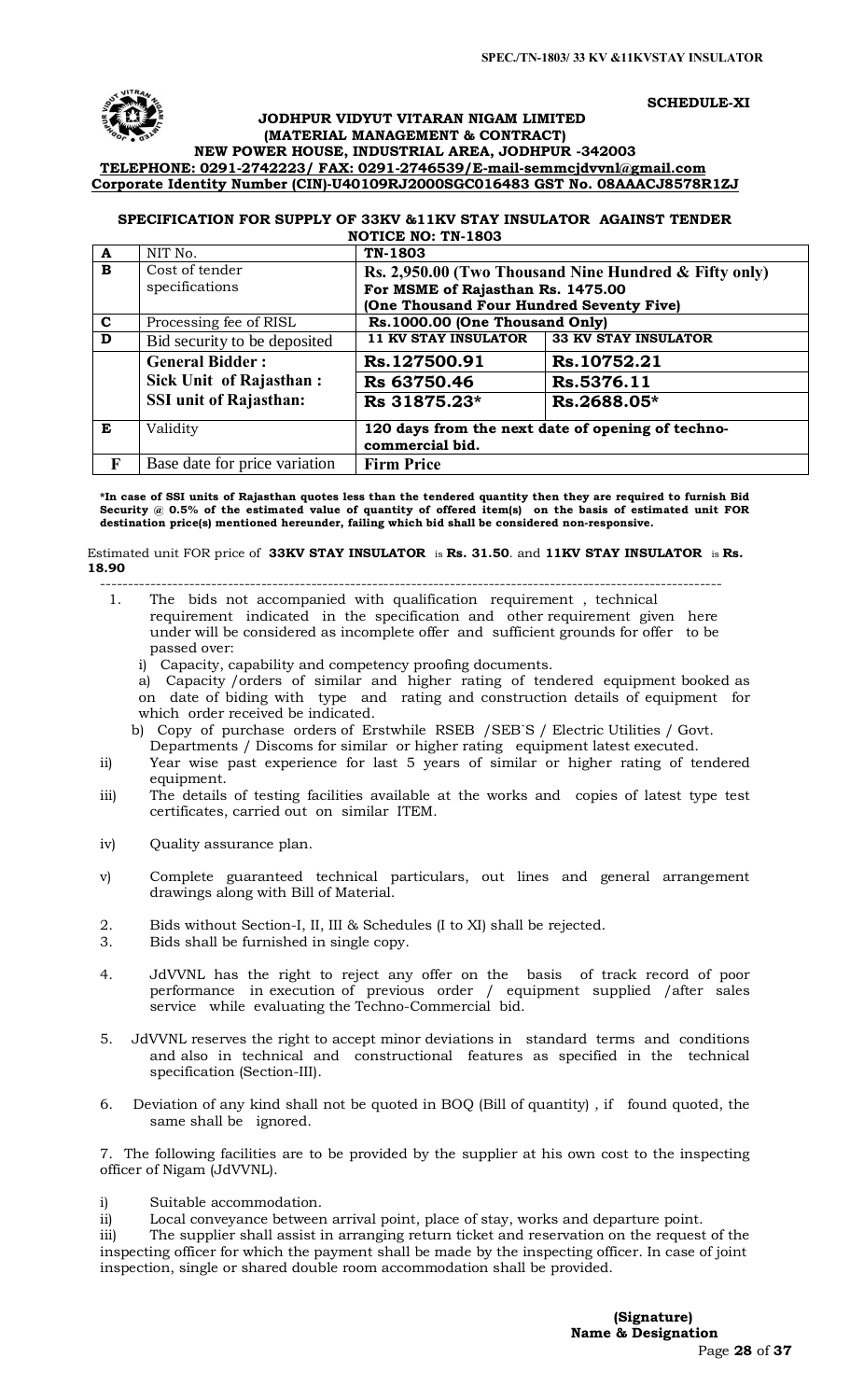with seal of the bidder.

### GENERAL **AMENDMENT IN ITB AND GCC**

**The various clauses wherever appearing in the Instructions to Bidders (ITB), General Conditions of Contract (GCC), Technical Specifications, Qualification Requirements, various Schedules etc., are hereby amended to the extent as under:-**

**1. Wherever EMD and Security Bank Guarantee (SBG), are appearing in the ITB, GCC & other Bidding Documents, same is hereby replaced by BID SECURITY as under:-**

### **BID SECURITY**

Bid security shall be 2% **of the estimated value of subject matter of procurement put to bid.** In case of Small Scale Industries of Rajasthan it shall be 0.5% of the **quantity offered** for supply and in case of sick industries, other than Small Scale Industries, whose cases are pending with Board of Industrial and Financial Reconstruction, it shall be 1% of the value of bid. Every bidder, if not exempted, participating in the procurement process shall be required to furnish the bid security as specified in the notice inviting bids.

### **In case SSI unit of Rajasthan quotes the less than the tendered quantity, then they are required to furnish Bid Security @ 0.5% of the value of the quantity offered by them, failing which bid shall be considered non-responsive.**

The Bid Security amount (as applicable) to be paid by Demand Draft/Banker's Cheque in favour of SR. AO (CASH & CPC), JDVVNL, Jodhpur (payable at Jodhpur) 342003 **upto 4.00 p.m. upto one WORKING day prior to schedule date of opening** of respective bid or Bank Guarantee, in specified format, of a scheduled bank in favor of Superintending Engineer (MM&C), JDVVNL, Jodhpur, **upto 4.00 p.m. upto one WORKING day prior to schedule date of opening** of respective bid and obtain a receipt/acknowledgement thereof. No other mode of deposit shall be accepted. At the time of depositing the Bid Security amount or Bank Guarantee, the bidder shall also furnish self attested and duly attested by Notary, the documentary evidence of SSI unit of Rajasthan or of sick unit (as applicable). along with affidavit as per schedule X on non-Judical stamp of Rs. 100/-

The Bank Guarantee against Bid Security be issued by Nationalized / Scheduled Bank. The same may be accepted after confirmation by issuing Bank. If any Bid Security Bank Guarantee is not in proper format / not confirmed by the issuing Bank the same would not be accepted and the bidder would be immediately shorted out from bid process.

The Micro, Small & Medium Scale Industries of Rajasthan and sick industries, other than Small Scale Industries, whose cases are pending before the Board of Industrial and Financial Reconstruction (BIFR) shall furnish self-attested documentary evidence duly attested by Notary to claim the above.

### **2) Wherever Performance Bank Guarantee (PBG) and Composite Bank Guarantee (CBG) are appearing in the ITB, GCC & other Bidding Documents, same are hereby replaced by PERFORMANCE SECURITY as under:-**

#### **PERFORMANCE SECURITY**

The Performance security wherever appearing in the tender document may be read as under-:

(a) 2.5%, or as may be specified in the bidding documents, of the amount of supply order in case of procurement of goods and services and 3% of the amount of work order, in case of procurement of works;

(b) 0.5% of the amount of quantity ordered for supply of goods, in case of Small Scale Industries or MSME units of Rajasthan; and

(c) 1% of the amount of supply order, in case of sick industries, other than Small Scale Industries, whose cases are pending before the Board of Industrial and Financial Reconstruction (BIFR); and

In case of successful bidder, the amount of bid security may be adjusted in arriving at the amount of the performance security, or refunded if the successful bidder furnishes the full amount of performance security.

 Performance security shall be solicited from all successful bidders except the department's of the State Government and undertakings, corporations, autonomous bodies, registered societies, co-operative societies which are owned or controlled or managed by the State Government and undertakings of the Central Government. However, a performance security declaration shall be taken from them. The State Government may relax the provision of performance security in particular procurement or any class of procurement.

### **3) VENDOR REGISTRATION**

**The relaxation/exemption given to the registered vendors of the Nigam in respect of EMD/SBG, wherever appearing in the ITB, GCC & other Bidding documents, are hereby WITHDRAWN.**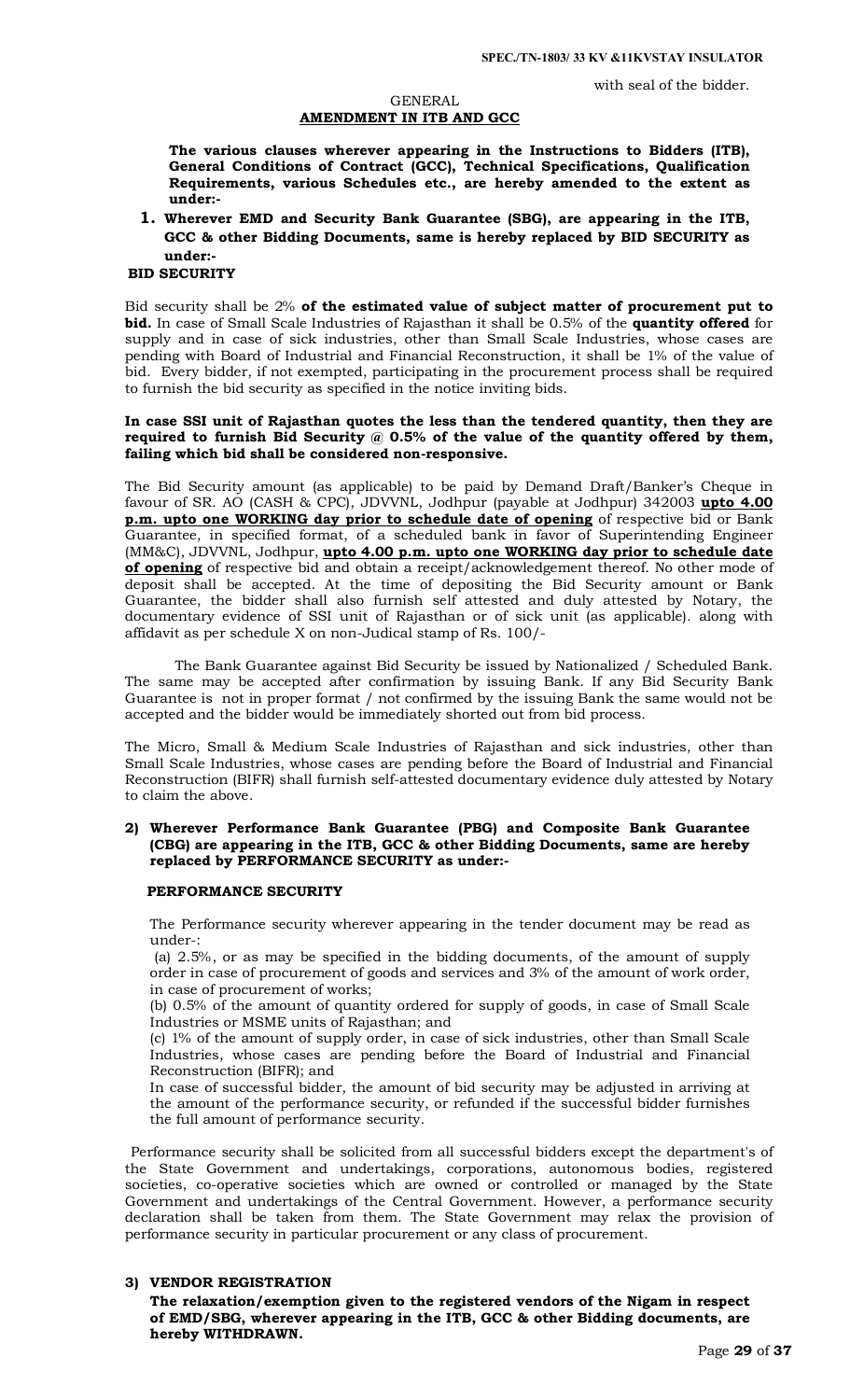**4) The indirect taxes i.e. Excise Duty, Service Tax, VAT/CST, Entry Tax etc. mentioned in G.C.C., may now be read as G.S.T.** 

### **5) The following amendment is hereby made in GCC Clause No. 1.43 (Due Date of Payment):**

Payment shall be due and payable by the purchaser in accordance with the provision of the contract within a reasonable period from the date of receipt of each invoice by the contractor / supplier duly supported by a certificate of the Engineer. The purchaser will take all possible effort to make payment to the contractor / supplier generally on **45th day** after receipt of duly verified challans / receipts / bill in the office of paying authority {Sr. Accounts Officer (Cash & CPC) Jodhpur Discom, Jodhpur / Concerned Circle Accounts Officer} and completion of contractual formalities. But in case of delay in payment the purchaser shall not be liable to pay any interest on the outstanding amount to the contractor / supplier.

6) The GST will be charge extra at the prevailing rate on all the settlement fees as applicable and amended time to time.

### **7) APPEAL**:

i. If any Bidder or prospective bidder is aggrieved that any decision, action or omission of the procuring entity is in contravention to the provisions of this Act or the rules or guidelines issued there under, he may file 1st & 2nd appeal under section 38 of RTPP Act-2012 to the following appeal authorities **within a period of ten days from the date of such decision or action, omission, as the case may be, clearly giving the specific ground or grounds on which he feels aggrieved:** 

| Sr.No | Type of Appeal | Name & Designation of appellate authority  |
|-------|----------------|--------------------------------------------|
|       | First appeal   | Chairman, Discoms                          |
|       |                |                                            |
|       | Second appeal  | Energy Department, Government of Rajasthan |

ii) The form of appeal shall be as per Rule 83 of RTPP Rules, 2013 and memorandum of appeal shall be filled as per form-1 as prescribed under RTPP Rules, 2013.

Fee for appeal: - Subject to rule 84 of the RTTP Rule 2013 the fee shall be as under: a. For First Appeal:- Rs. 2,500/- (Rupees Two Thousand Five Hundred Only)+GST. b. For Second Appeal:- Rs. 10,000/- (Rupees Ten Thousand Only)+GST.

iii) It is further intimated that the fee shall be paid in the form of Demand Draft of Bankers Cheque of a Scheduled Bank payable in the name of Sr. Accounts Officer (Cash & CPC), JdVVNL, Jodhpur.

iv) Provided that after the declaration of a Bidder as successful the appeal may be filed only by a Bidder who has participated in procurement proceedings:

v) Provided further that in case a Procuring Entity evaluates the Technical Bids before the opening of the Financial Bids, an appeal related to the matter of Financial Bids may be filed only by a Bidder whose Technical Bid is found to be acceptable.

vi) The officer to whom an appeal is filed under para (1) shall deal with the appeal as expeditiously as possible and shall endeavour to dispose it of within thirty days from the date of the appeal.

vii) If the officer designated under para (1) fails to dispose of the appeal filed within the period specified in para (2), or if the Bidder or prospective bidder or the Procuring Entity is aggrieved by the order passed by the First Appellate Authority, the Bidder or prospective bidder or the Procuring Entity, as the case may be, may file a second appeal to Second Appellate Authority specified in the Bidding Document in this behalf within fifteen days from the expiry of the period specified in para (2) or of the date of receipt of the order passed by the First Appellate Authority, as the case may be.

8) Bidder is required to furnish a Declaration as per Appendix-B, on Rajasthan Non-Judicial Stamp Paper of Rs. 100/ (excluding surcharge on Stamp Paper, as per rules)."

**9)** In case the terms & conditions mentioned in PO, ITB & GCC are modified/differ from RTPP Act, then RTPP Act shall supersede.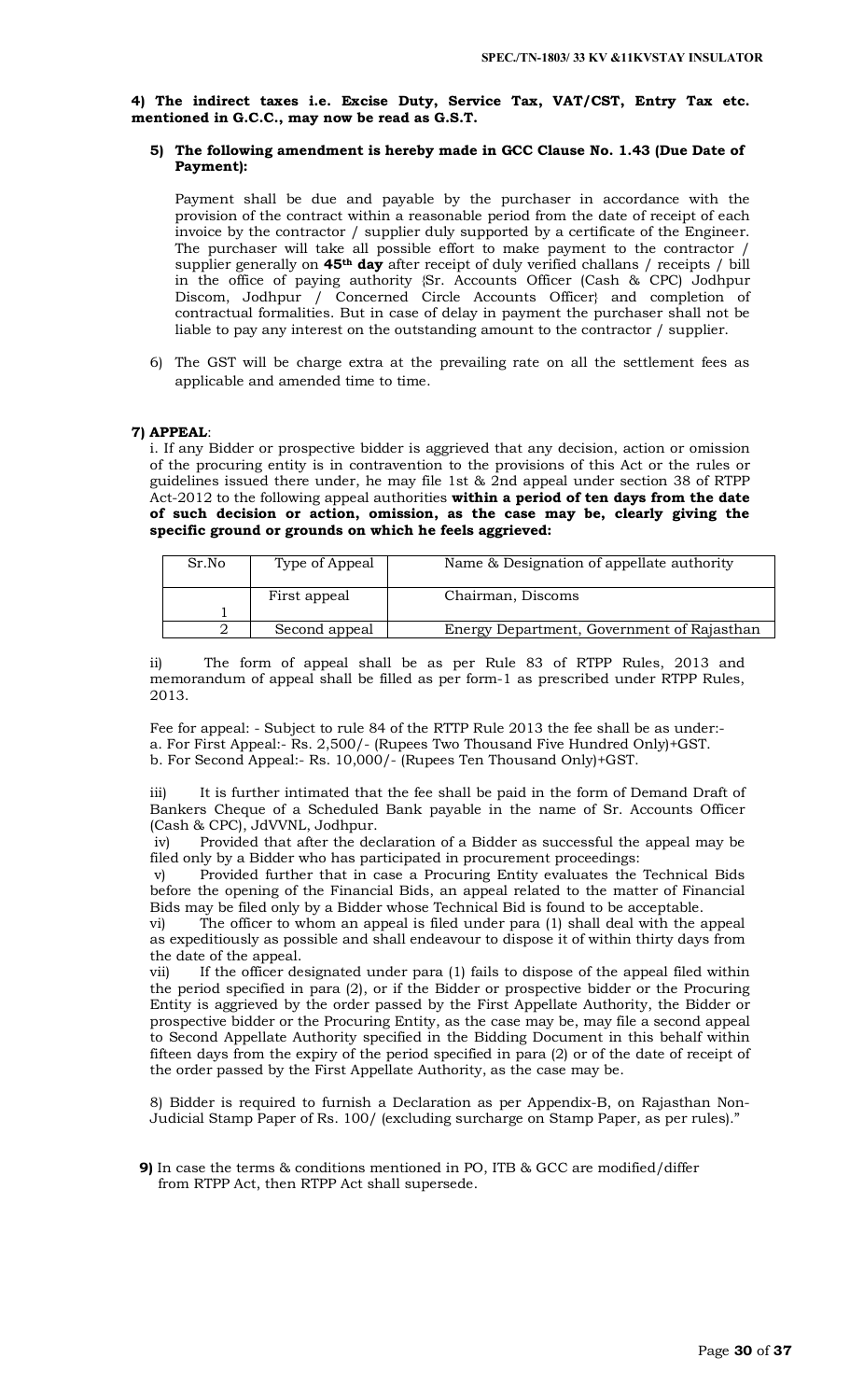# **Addendum in the provision of Instruction to bidder (ITB) in the clause No. 1.12.2 for quantity allocation as per award criteria of purchase manual in accordance to the clause no. 74 of RTPP rules:**

### **1.12.2(A) for quantity allocation**

### **(i) Trial order under Para No. 22.17 (a) & (b) of purchase manual**

(a) Any bidder located within or outside the state of Rajasthan has participated for the first time in a particular Discom & meeting minimum qualification requirement and has supplied the tendered material/or of higher rating in other utility shall be treated as an old supplier. Rajasthan's firms although supplied in past but not meeting minimum quantity supplied criterion including altogether new units which have not supplied any quantity but having adequate & required manufacturing and testing facility and technical know-how of the tendered material shall be considered as new firms and would be eligible for trial order only. In case of supply made to the licensed power utility out side India, the C.A. certificate furnished by firm shall be considered.

**Note: -** The material supplied and accepted for same/higher rating for turnkey project(s) to a licensed power utility/Govt. shall be considered for the purpose of evaluating criteria. The certificate given by C.A. shall indicate above quantity separately.

(b) (i) The trial order for a particular item shall not generally exceed 10 % of the total quantity considered for placement of order. This ceiling may, however, be relaxed by the corporate level purchase committee up to the extent of 30 %, to take the advantage of lower price where situation of differential prices offering is arising.

(ii) The capacity & capability assessment of a bidder located outside state of Rajasthan who otherwise qualifies but is participating for the first time shall not be carried out. Similarly, For the tendered item(s) where the valid BIS license is an essential qualification requirement and the bidder possesses the valid BIS but new to the utility. The capacity/capability assessment of such a bidder shall also not be carried out.

### **(iii)Award criteria under Para No. 10.2 (iii) of purchase manual**

(a) In case of distribution transformers of rating 40 KVA and below, LT cables & conductors and fabricated steel items, order quantity may be distributed in the following manner: -

 **20% to L1 15% to L2 10% to L3 05% to L4**

50% to be distributed equally among other firms subject to the condition that not more than 5% of the quantity to be purchased will be allotted to any one of such firms. The balance, if any will be distributed in the same proportion as indicated above among the first four firms. (b) In case of other items except poles, order quantity may be distributed in the following manner:

**40% to L1**

**20% to L2 10% to L3 06% to L4**

The balance quantity may be equally distributed among other firms subject to the condition that not more than 4% of the quantity to be purchased will be allotted to any such firm. The balance, if any, will be distributed in the same proportion as indicted above the first four firms.

(c) In case of poles, the order may be awarded on the basis of landed cost (material and transportation taken together). The allocation of quantity location/destination wise may be made among the eligible firms in equal proportion as far as possible.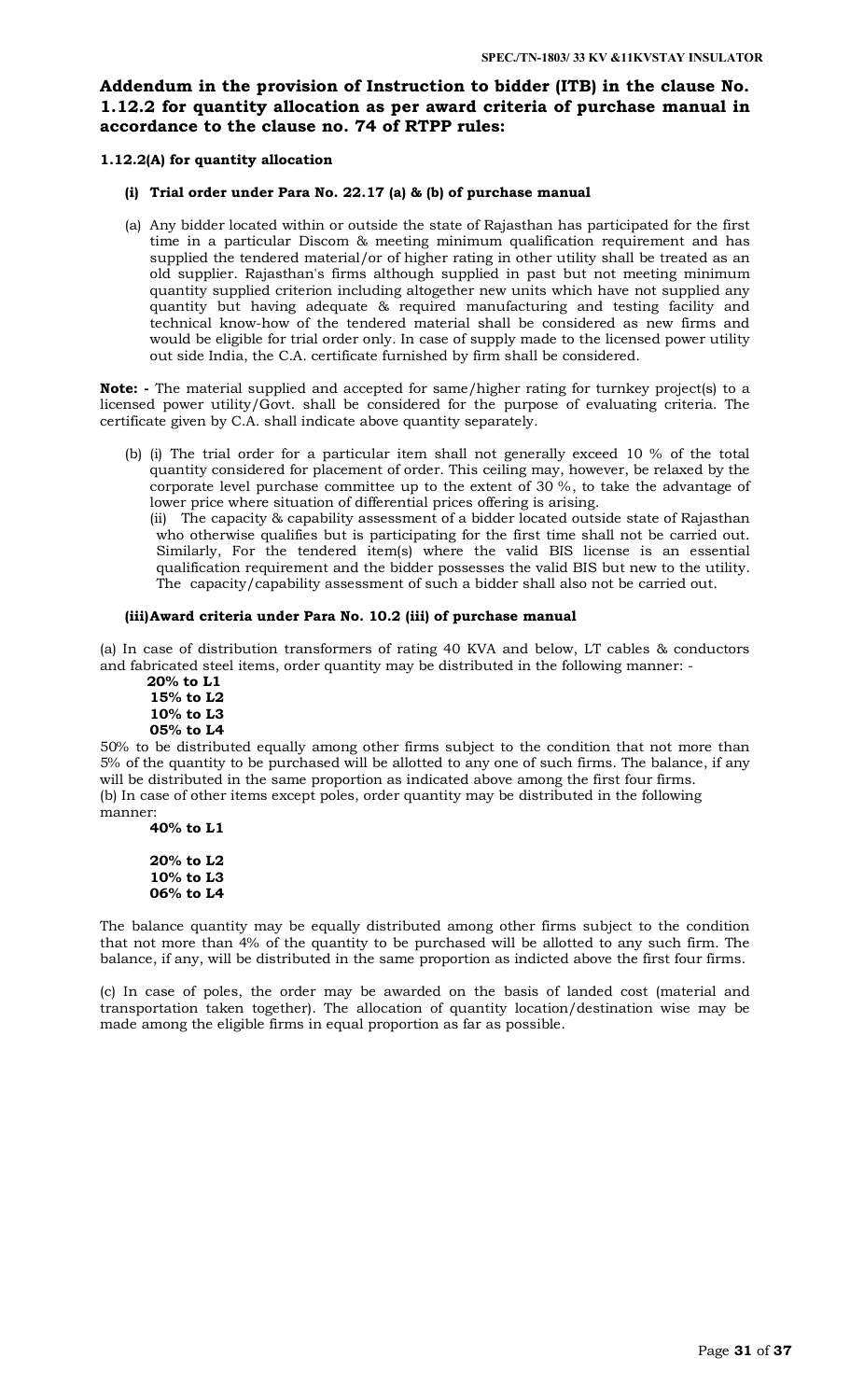#### **APPENDIX-A**

| Bank Guarantee No.           |
|------------------------------|
| Security Amount : ______     |
| Issued on dated : ____       |
| Valid upto : $\equiv$        |
| Claim upto / Grace period: _ |

#### **PERFORMA OF BANK GUARANTEE FOR BID SECURITY**

(Bank Guarantee in lieu of bid Security on non-judicial Stamp Paper of Rajasthan State of 0.25% of the B.G. value or Rs.25,000/-, whichever is less)

To, The Superintending Engineer (MM&C),

Jodhpur Vidyut Vitaran Nigam Limited, Jodhpur.

- 1. Whereas \_\_\_\_\_\_\_\_\_\_\_\_\_\_\_\_\_ (name of the Bidder) (hereinafter called "the Bidder") has submitted its bid dated \_\_\_\_\_\_ (date of submission of bid) for \_\_\_\_\_\_\_\_ (name of contract/ name of the material with Bid no. / TN No. \_\_\_\_\_) (hereinafter called 'the Bid").
- 2. KNOW ALL PEOPLE by these presents that WE \_\_\_\_\_\_\_\_\_\_\_\_ (name and address of branch of Bank ) of \_\_\_\_\_\_\_\_\_ (name of country), having our registered office at \_\_\_\_\_\_\_\_\_\_\_\_\_\_\_\_\_\_\_\_\_\_ (addresses of bank) (hereinafter called 'the Bank"), are bound unto \_\_\_\_\_\_\_\_\_\_\_\_\_\_\_ (name of Purchaser) (hereinafter called "the Purchaser") in the sum of Rs. \*\_\_\_\_\_\_\_\_\_\_\_\_\_ for which payment well and truly to be made to the said Purchaser, the Bank binds itself, its successors, and assigns by these presents sealed with the Common Seal of the said Bank this \_\_\_\_\_\_\_ day of \_\_\_\_\_\_ 20\_\_\_\_.
- 3. THE CONDITIONS of this obligation are :
	- i. If the bidder withdraws its Bid during the period of bid validity specified by the Bidder in the Bid Form; or
	- ii. If the bidder refuses to accept the correction of error in his Bid; or
	- iii. If the bidder, having been notified of the acceptance of its Bid by the purchaser during the period of bid validity:
	- a. Fails or refuses to execute the Contract Agreement within the time specified in purchase / work order, if required, or
	- b. Fails or refuses to furnish the performance security within the time specified in purchase / work order in accordance with the GCC, or
	- c. Fails to commence supply of goods or services or execute work as per purchase / work order within time specified.
	- iv. If the bidder breaches any provision of the Code of integrity specified in the RTPP Act and Chapter VI of the RTPP Rules.
- 4. We undertake unconditionally and irrevocably to guarantee as primary obligator and not as surety merely to pay to the purchaser a sum of Rs. \_\_\_\_\_\_\_\_\_\_\_ (in words Rs. \_\_\_\_\_\_\_\_\_\_\_\_\_\_\_\_\_\_\_\_\_\_\_\_\_\_\_\_\_\_\_\_\_\_\_\_\_\_) upon receipt of its first written demand, without the purchaser having to substantiate its demand, provided that in its demand the Purchaser will note that the amount claimed by it is due to it owing to the occurrence of one or all of the above three conditions specifying the occurred condition or conditions.
- 5. The decision of the Superintending Engineer (MM&C), Jodhpur Vidyut Vitaran Nigam Limited, Jodhpur shall be final whether breach has been committed on the right to demand the amount of guarantee from us which has accrued to the purchaser.
- 6. This guarantee shall not cease or determine, if the purchaser grants time or indulgence or vary the terms of the contract with the Contractor or without our consent or knowledge.
- 7. The guarantee herein contained shall not be affected by any change in the constitution of the Contractor.
- 8. We \_\_\_\_\_\_\_\_\_\_(Bank Name) further undertake not to revoke this guarantee during its currency except with the previous consent of the Superintending Engineer (MM&C), Jodhpur Vidyut Vitran Nigam Limited, Jodhpur.
- 9. All disputes arising under the said guarantee between the Bank and the Nigam or between the Contractor and the Nigam pertaining to the guarantee, shall be subject to the jurisdiction of the Courts in Jodhpur, Rajasthan alone.
- 10. This guarantee will remain in force up to and including one hundred eighty (180) days after the date of the opening of bids, i.e. upto \_\_\_\_\_\_\_\_\_\_\_, with a further grace period of Ninety (90) days and any demand in respect thereof should reach the Bank not later than the above date.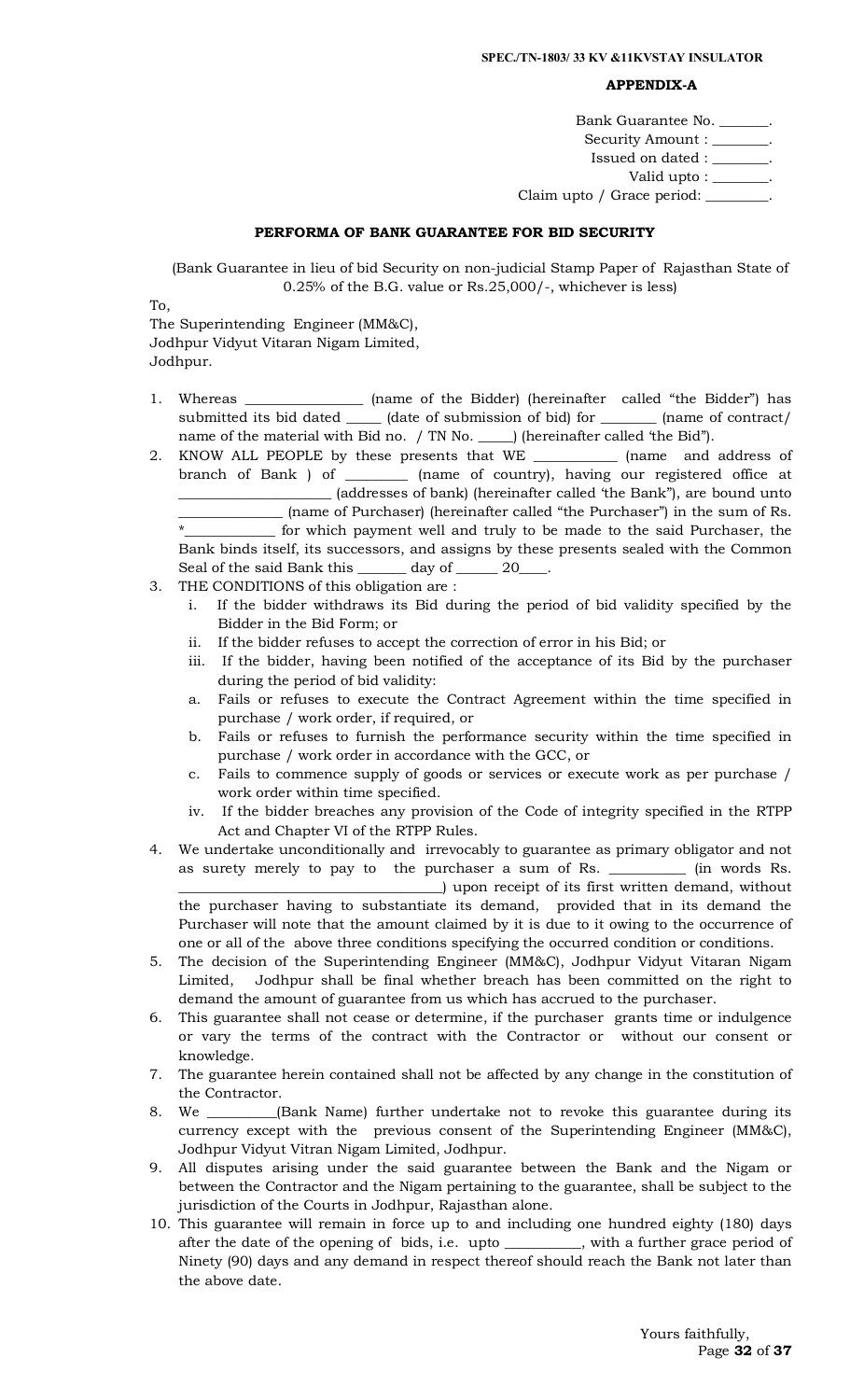Witness :

.

1.  $\_\_$  $2.$ 

Attested by Notary Public, First Class Magistrate or directly confirmed by the executing Bank.

\* The Bidder should insert the amount of the guarantee in words and figures denominated in the currency of bid.

**Note** : In case the bid is submitted by a Joint Venture, the Bid Bank guarantee shall be in the name of Lead partner or in the name of joint venture partners submitting the Bid covering all the partners of the joint venture.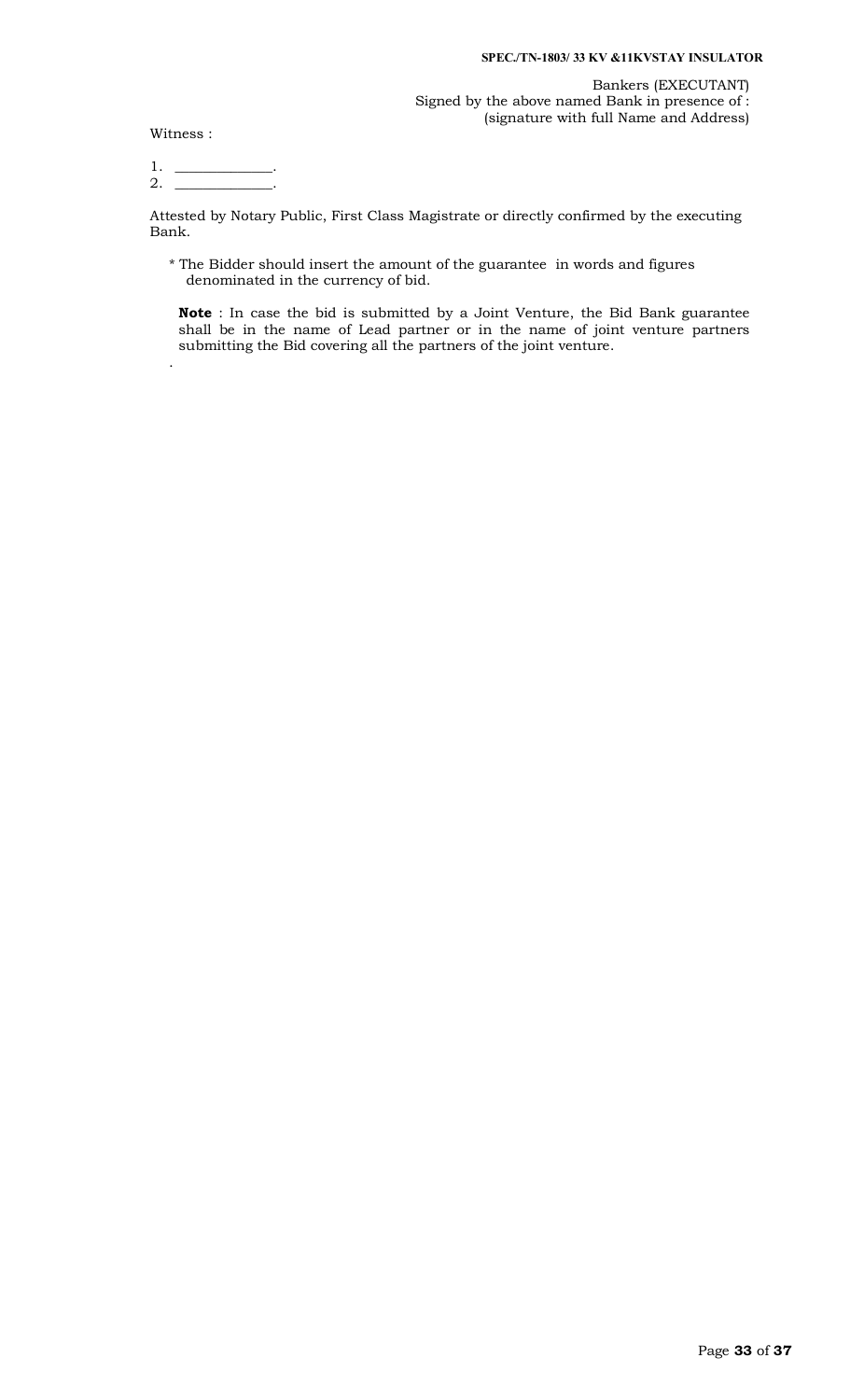**APPENDIX-B**

# **Declaration by the Bidder**

# **(On Rajasthan Non-Judicial Stamp Paper worth Rs.100/± Surcharge as per rules)**

In relation to our bid submitted to \_\_\_\_\_\_\_\_\_\_\_\_\_\_\_\_\_ for procurement of \_\_\_\_\_\_\_\_\_\_\_\_\_\_\_\_\_\_\_\_\_\_\_\_\_\_\_\_\_\_\_\_\_\_ in response to their notice inviting bids under TN- We hereby declare under section 7 and 11 of Rajasthan Transparency in Public Procurement Act, 2012, that : -

- **1.** I/We possess the necessary professional, technical, financial and managerial resources and competence required by the bidding document issued by the procuring entity.
- **2.** I/We have fulfilled my/ our obligation to pay such of the taxes payable to the Union and the State Government or any local authority as specified in the bidding document.
- **3.** I/We are not insolvent, in receivership, bankrupt or being wound up, not have my/ our affairs administered by a court or a judicial officer, not have my/ our business activities suspended not blacklisted by any utility/ Govt. agency, not have a conflict of interest and not the subject of legal proceeding for any of the foregoing reasons.
- **4.** I/We further undertake that I/We have not been debarred under the provisions of Section 46 of RTPP ACT, and Rules as mentioned hereunder by any procurement entity/ Govt. agency:
	- a) We are not convicted of an offence under the prevention of corruption Act, 1988 (Central Act No, 49 of 1988); or
	- b) We are not convicted of an offence under the Indian Penal Code, 1860 (Central Act No,45 of 1860) or any other law for the time being in force, for causing any loss of life or property or causing a threat to public health as part of execution of a public procurement contract; or
	- c) We have not breached the code of integrity prescribed in terms of Code of integrity.
- **5.** I/We do not have, and our directors and officers not have, been convicted of any criminal offence related to my/ our professional conduct or the making of false statements or misrepresentations as to my/ our qualifications to enter into a procurement contract within a period of three years preceding the commencement of this procurement process, or not have been otherwise disqualified pursuant to debarment proceedings.
- **6.** I/We do not have a conflict of interest as specified in the Rajasthan Transparency in Public Procurement Act, 2012, Rajasthan Transparency in Public Procurement Rules, 2013 and the bidding document, which materially affects fair competition.
- **7.** I/We have complied and shall continue to comply with the Code of Integrity as specified in the Rajasthan Transparency in Public Procurement Act 2012, Rajasthan Transparency in Public Procurement Rules, 2013, and this Bidding Document, till completion of all obligations under the Contract.

Date : Signature of bidder Place : Name : Name : Designation : Address :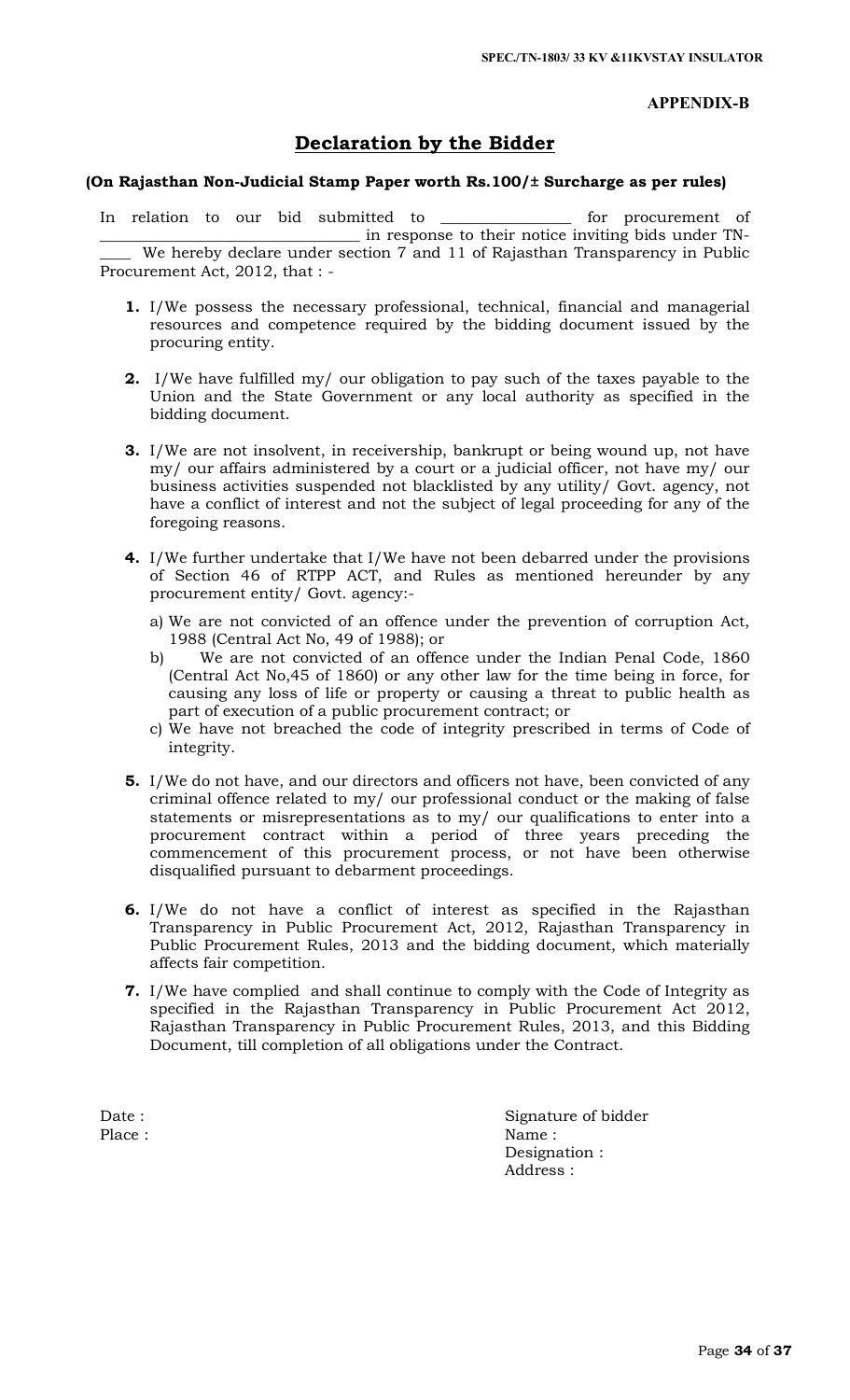**ANNEXURE-I**

### **UNDERTAKING FOR CA CERTIFICATE (TO BE FURNISHED ON NON-JUDICIAL STAMP WORTH Rs.100/- & DULY NOTARIZED)**

I/WE UNDERTAKE THAT THE CA CERTIFICATE SUBMITTED AS PER THE REQUIREMENT OF PRE-QUALIFICATION REQUIREMENTS, FOR ADJUDGING THE PAST SUPPLIES ,UNDER THE SUBJECT TENDER, TN-\_**\_\_\_\_\_\_\_\_\_\_\_** , IS CORRECT AND I, UNDERSIGNED WILL BE SOLELY RESPONSIBLE FOR ANY DEVAITION/ DISCREPANCY/ IN-CORRECT INFORMATION , IF EVER NOTICED IN THE CA CERTIFICATE.

FURHER, IN CASE, IF ANY DEVAITION/DISCREPANCY/IN-CORRECT INFORMATION IS NOTICED IN THE CA CERTIFICATE FURNISHED WITH THE BID, AT ANY STAGE DURING PROCESSING/ CURRENCY OF TENDER, DISCOM CAN TAKE THE ACTION AGAINST THE FIRM  $M/s$ 

\_\_\_\_\_\_\_\_\_\_\_\_\_\_\_\_\_\_\_\_\_\_\_\_\_\_\_\_\_\_\_\_\_\_\_\_\_\_\_\_\_\_\_\_\_\_\_\_\_\_\_\_AS PER THE RULES & REGULATIONS.

 **(SIGNATURE)** NAME & DESIGNATION WITH SEAL OF THE BIDDER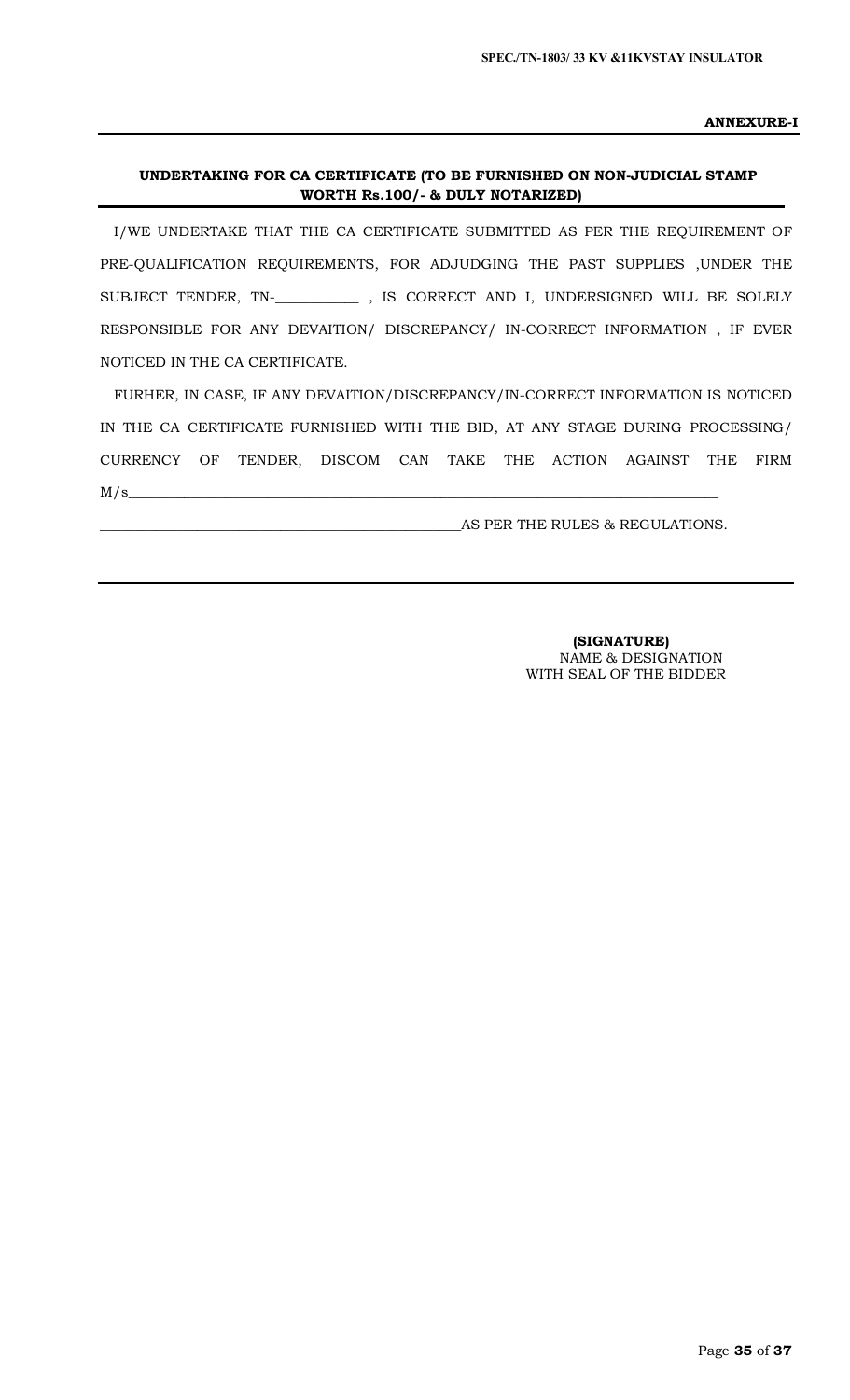# **ANNEXURE-II**

# **Bidders are requested to furnish following details:**

- **1. Name of Firm :**
- **2. Office Address :**
- **3. Work's Address :**
- **4. Email Address :**
- **5. Phone / Mobile No. :**
- **6. Fax No. :**
- **7. Name of Firm's representative :**
- **8. Contact No. of Firm's representative:**
- **9. GST IN:**
- **10. For releasing Payment through NEFT/RTGS provide following details :-**
	- **(i) Name of Account Holder:**
	- **(ii) Name of Bank & Branch Address:**
	- **iii) Account No. :**
	- **iv) IFSC Code:**

**11. Whether the firm has been black listed or business relation with the firm has been severed with AVVNL/ JdVVNL/ JVVNL under any Tender. If yes, provide the details.**